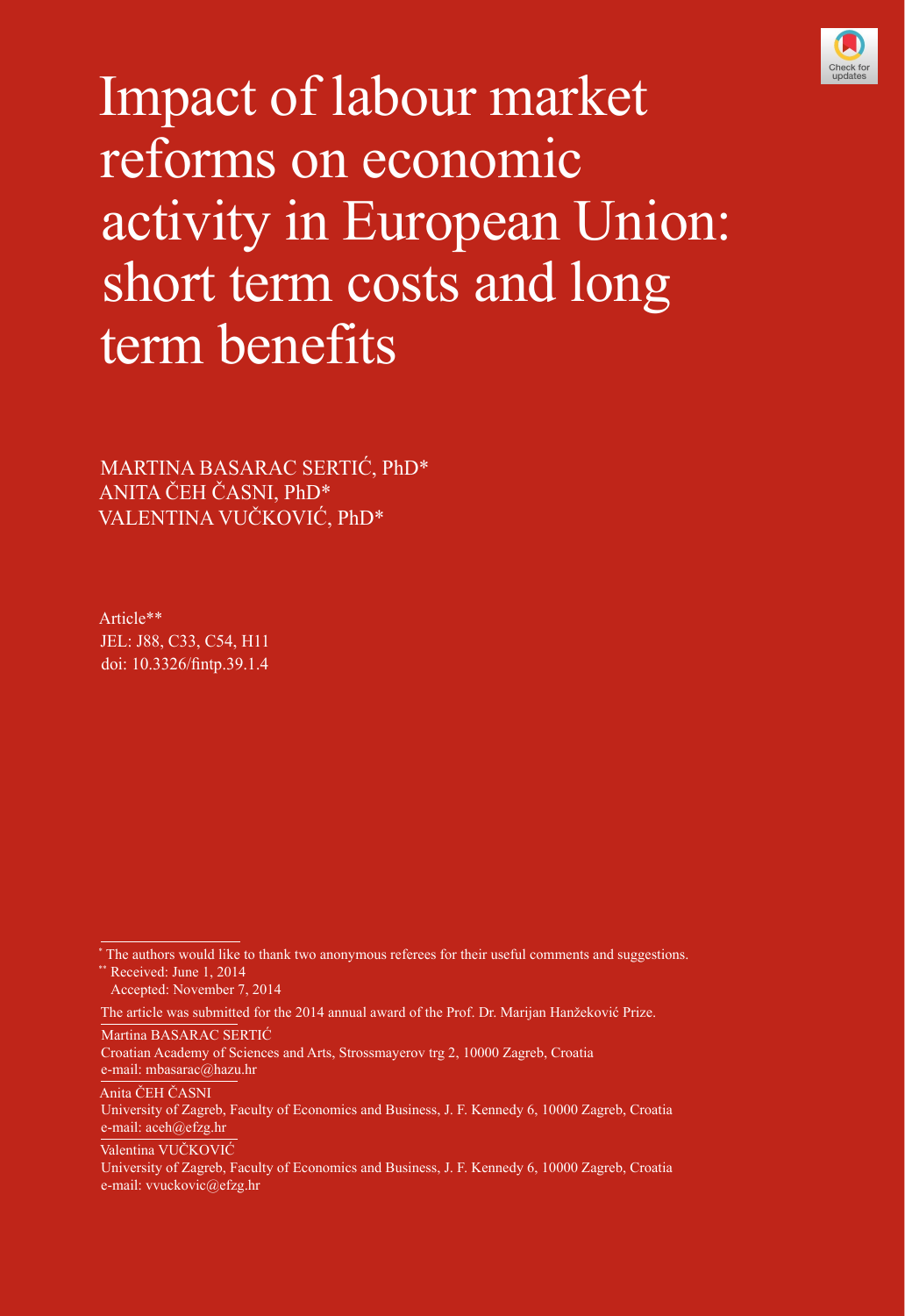# 84 **Abstract**

*The main objective of this paper was to quantify the long- and short-term impacts of labour market reforms on economic activity in EU countries, including Croatia. Therefore, we derived a model using the pooled mean group estimator (PMG) for the period from 2000 to 2011. Before performing dynamic panel analysis based on the PMG estimator, the unit root and panel cointegration tests were performed. According to the results, labour market reforms have positive and statistically significant long-term impact on GDP per capita. On the other hand, labour market reforms also have a statistically significant and negative effect on GDP per capita in the short-run. Control variables (industrial production and the rate of the active population) also have significant impacts on GDP per capita. In addition to econometric analysis, we also present an overview of empirical and theoretical research on labour market reforms in developed, developing and transition countries.*

*Keywords: labour market reforms, European Union, economic crisis, PMG estimator*

#### **1 INTRODUCTION**

In the period from 2008 to 2013, the economic and financial crisis in European Union (EU) resulted in the loss of nearly ten million jobs. However, the impact of the crisis on the labour market significantly varies among EU countries, and has resulted in total unemployment rates ranging from 5.3% in Germany to 26.4% in Spain (according to data for 2013). These differences can be only partially explained by differences in the economic slowdown in the countries, and debates are currently being more and more diverted towards understanding the role of various factors in the labour market as well as their implications for future economic development (ECB, 2012). At the same time, this has resulted in initiatives for the implementation of structural reforms aimed at increasing labour market flexibility.

Labour market reforms, which are at the centre of research in this paper, are currently being extensively theoretically and empirically analysed on different samples of countries and through the use of different methodologies. Nevertheless, this paper contributes to the field of research through analysis of the impact of the reforms on the level of economic activity in 28 EU countries, including Croatia as its newest member state. In this sense, the main objectives are defined as follows: (1) to analyse the impact of labour market reforms on economic activity in the EU-28, and (2) to investigate whether there are some differences between the 15 "old" and 13 "new" EU member states. For this purpose, following the methodology of Pesaran, Shin and Smith (1999), the pooled mean group (PMG) estimator is used.

The paper is structured as follows. Section 2 provides an overview of selected empirical evidence as well as theoretical arguments from the literature focused on

financial

39 (1) 83-107 (2015) practice

39 (1) 83-107 (2015)

vučković:

in european

union: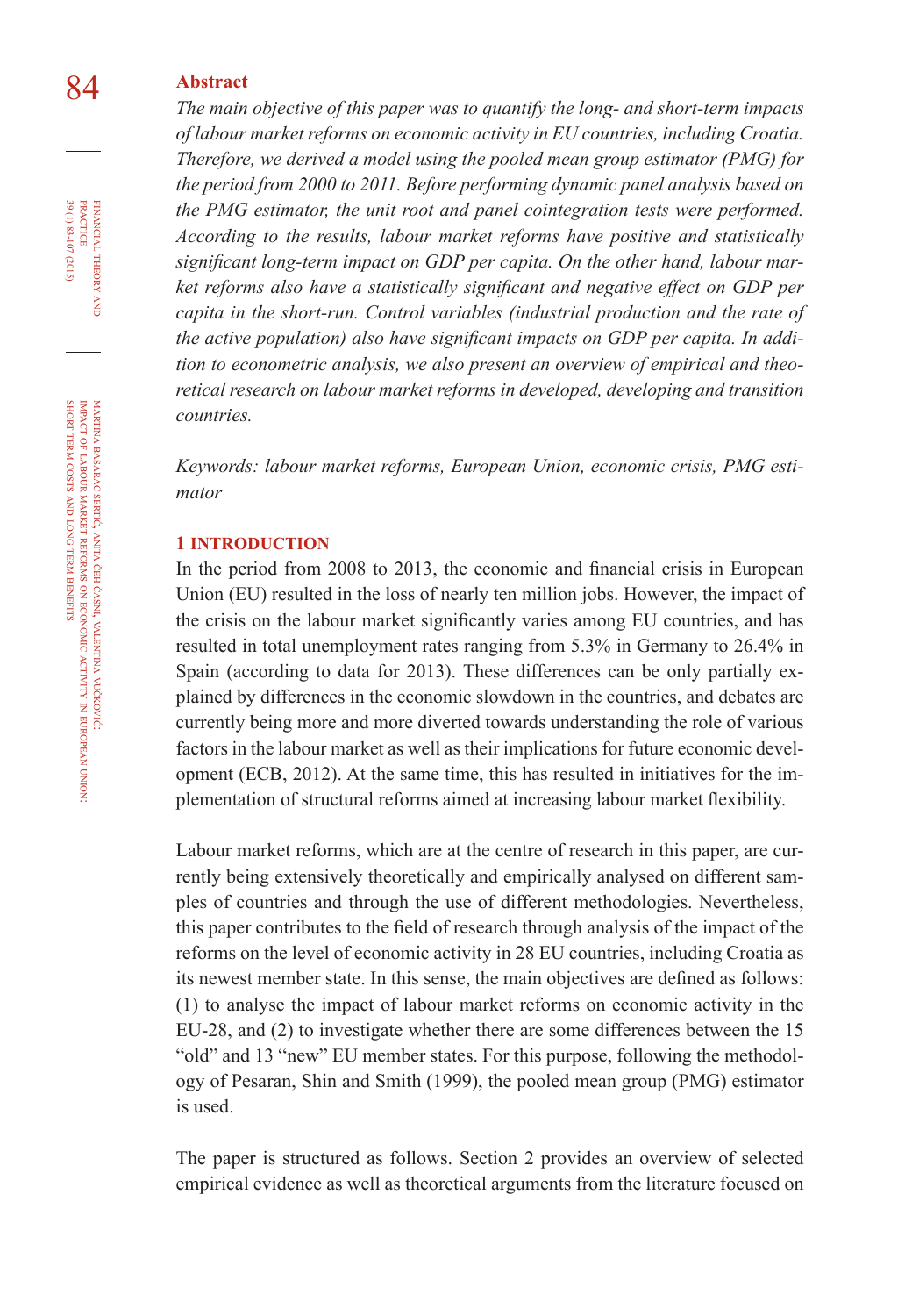labour market reforms. Section 3 brings a descriptive analysis of labour market 85 reforms implemented in EU member states using two databases. These are LA-BREF database of the European Commission and that of the Fraser Institute, which in combination provide an insight into countries' reform activities. Section 4 describes the model used for the analysis, as well as the reasons behind the choice of the PMG estimator. Section 5 delivers the results of the econometric analysis and their interpretation. Finally, section 6 provides concluding remarks and describes the limitations of existing and recommendations for future research in this area.

# **2 REVIEW OF CONTEMPORARY RESEARCH ON THE IMPACT OF LABOUR MARKET REFORMS**

There is a general consensus on the necessity of implementing structural reforms with the goal of improving countries' economic and social development. However, there is a gap between the theoretical discussions of the potential benefits of reforms and the results of specific empirical analyses that indicate the heterogeneity of the results (for details see Babetskii and Campos, 2007; IMF, 2004). While the reforms were successful in some countries, in others they did not result in the expected outcomes which brought into question whether the reforms had affected the economic progress of the country? It is important to bear in mind that there is no universal "recipe" for the implementation of reforms. They must be tailored to the specific circumstances in individual countries and based on high-quality research in terms of their expected final outcomes (Bergsten and Williamson, 1994). Thorough economic analysis of reform effects can provide a useful insight into the possible long-term effects of reforms on economic performance, as well as insights into the adjustment process after their implementation and potential spillovers across countries (Arpaia et al., 2007).

Therefore, we offer a review of recent research on labour market reforms, and describe various empirical approaches used for the analysis of correlation between labour market reforms and economic growth and development. In this regard, Barnes et al. (2013) emphasize that the largest benefits for GDP per capita in the long run can be achieved through the implementation of reforms to increase labour market competition, reduce the level and/or duration of unemployment benefits and reduce regulations on the employment protection. Moreover, the authors also stress that although there is a general consensus on the benefits of various structural reforms in the long run, one must take into account the potential shortterm costs associated with them. Therefore, this aspect of the research should also be further analysed, since the short-term costs may result in reversing the reforms later in the process of their implementation.

Cacciatore, Duval and Fiori (2012), using the DSGE models investigate shortterm effects of labour and product market reforms. Although they indicate that reforms stimulate growth even in the short term, some reforms result in an in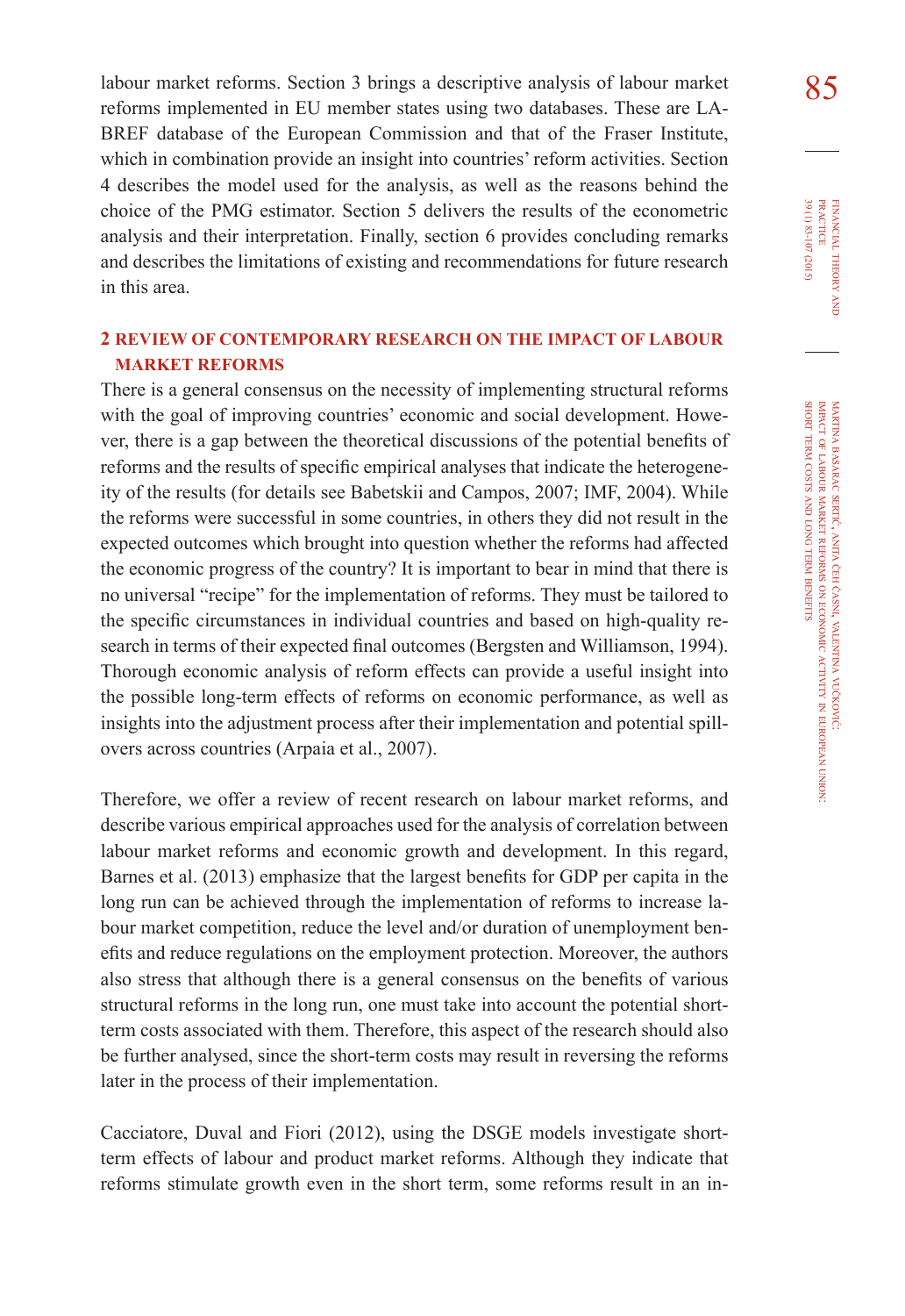86 crease in unemployment, which causes high costs in the short term. In particular, job protection reform initially increases more layoffs than it creates jobs. Furthermore, they show that product market reform can also temporarily lead to net job destruction as incumbents downsize, while the reallocation of laid-off workers takes time. However, the application of the broad range of measures of labour and product market reforms allows governments to reduce and/or mitigate such transitional costs. The authors conclude that it takes several years for reforms to pay off, which can be partially explained by the fact that their benefits materialize through the entry of new enterprises and increased employment, both of which are gradual processes, while any reform-driven layoffs are immediate.

> Furthermore, according to a study of the OECD (2012), while some structural reforms can rather quickly boost growth, on the other hand, there are reforms that can be harmful in "bad" times. In terms of labour market reforms, Bouis et al. (2012) based on an empirical analysis of structural reforms in OECD countries in the last 30 years, pointed out that reforms (particularly in the area of unemployment benefits and employment protection) are more quickly paid off in good than in bad times, which can result in significant short-term losses in economies that are in recession. They also point out that the benefits of reforms are visible only in the long run.

> Gomes et al. (2011), using the dynamic general equilibrium model, estimate macroeconomic effects of increased competition in the labour and services markets in Germany and the rest of the eurozone, and alternatively, in Portugal (as a small economy) and the rest of the eurozone. The main results indicate that: (1) gradual implementation of reforms in the period of five years allows a new level of output to be attained, in the long run, in seven years, (2) coordination of reforms across countries provides additional benefits for each country in the euro area (i.e. spillover effects), and finally (3) coordination between countries is essential to achieve more homogeneous economic outcomes (i.e. coordination results in higher and more evenly distributed positive effects).

> Bouis and Duval (2011) examined the impact of structural reforms of product and labour markets on potential GDP for a period of 5-10 years. Their research shows that reforms in the product market may increase the level of overall labour productivity by a few per cent over a period of 10 years in OECD countries, and more than 5% in most countries of continental Europe, as well as in the BRIICS countries . Furthermore, higher labour market flexibility can also increase productivity in many OECD countries, although the authors estimate that these effects are small in comparison to the effects of product market reforms. According to the scenario in which reform of the labour market (in the areas of unemployment benefit systems, active labour market policies, labour taxes and pension system) are implemented relatively quickly, the employment rate would increase by sev-

financial

practice

<sup>&</sup>lt;sup>1</sup> BRIICS comprises Brazil, Russia, India, Indonesia, China and South Africa.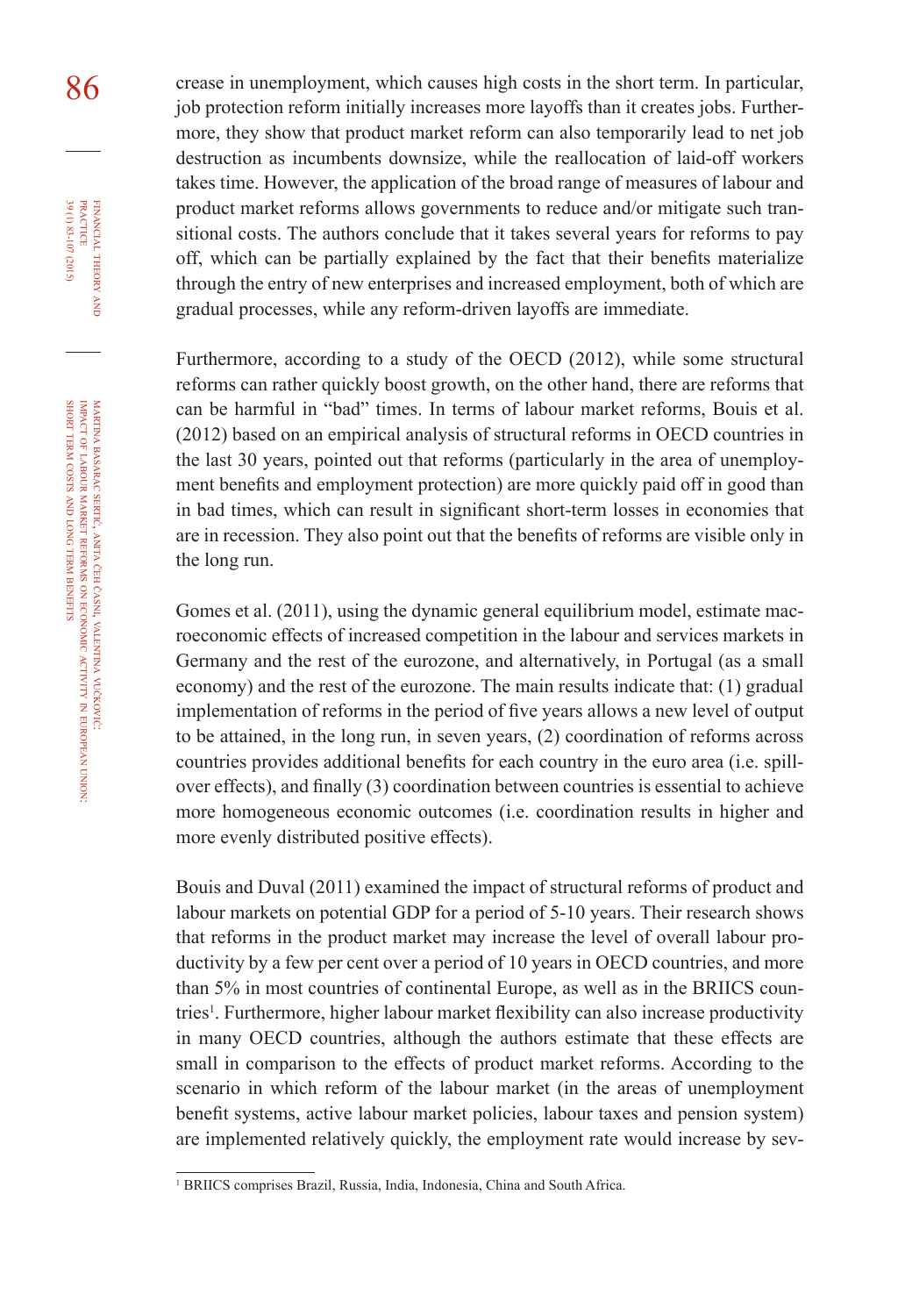eral percentage points in the OECD countries over a 10-year horizon. Further- $\frac{87}{100}$ more, the authors estimate that in such a scenario there would be an increase in potential GDP of 10% in 10 years, which indicates a significant potential of structural reforms in terms of compensation of losses caused by the economic crisis.

Then, Hobza and Mourre (2010) explore scenarios of the Europe 2020 strategy, with the aim of perceiving possible gains. Results indicate that progress in implementing structural reforms in line with the main priorities defined in the EU 2020 strategy can generate significant benefits in terms of increased production and job creation. According to the authors, by 2020, GDP may increase from about 1.5% to 7% compared to the initial level, due to the implementation of policy reforms (i.e. between 400 and 2,000 euro of additional output per person). Furthermore, under the ambitious scenario, gains in employment would be significant: about 0.5% and 4.5%, which means the creation of an additional 1.6 to almost 11 million jobs. At the same time, progress in structural reforms would have a positive impact on the unemployment rate, which could fall to between 0.5 and 5 percentage points.

Everaert and Schule (2008) on the basis of the calibrated model examined longterm gains in output and employment from boosting competition in product and labour markets. The authors conclude that the combination of reforms could avoid a fall in real wages. Moreover, they conclude that in the short term, stand-alone reforms cause inflation to fall and real interest rates to increase in the reforming country, slowing the investment response and deferring consumption. However, synchronization of reforms would prevent a temporary fall in consumption and reforms in a monetary union would prevent a transitory decline in GDP and consumption.

Arpaia et al. (2007), using different economic models, examine the impact of the reforms implemented in the period from 1995 to 2003 within the framework of the strategy of the European Commission "Growth and Jobs Strategy" in which the product and labour markets were at the centre of the reform agenda. The authors estimate that the reforms in the areas of unemployment benefits, taxes and the ease of entry for new companies reduce the structural unemployment rate by almost 1.4 percentage points and increase GDP in the EU-15 by 2% since 1995. They also emphasize that a positive outcome is largely the result of the interaction of product market reforms when creating new jobs (i.e. facilitating wage moderation and the entry of new companies to markets). The authors believe that these benefits would have been even higher if the simulation took account of the positive impact of the reforms on the participation rate.

We can conclude that the literature finds a positive long term correlation between structural reforms in the labour markets and economic performance; while in the short term the impact of reforms can be small or even negative due to adjustment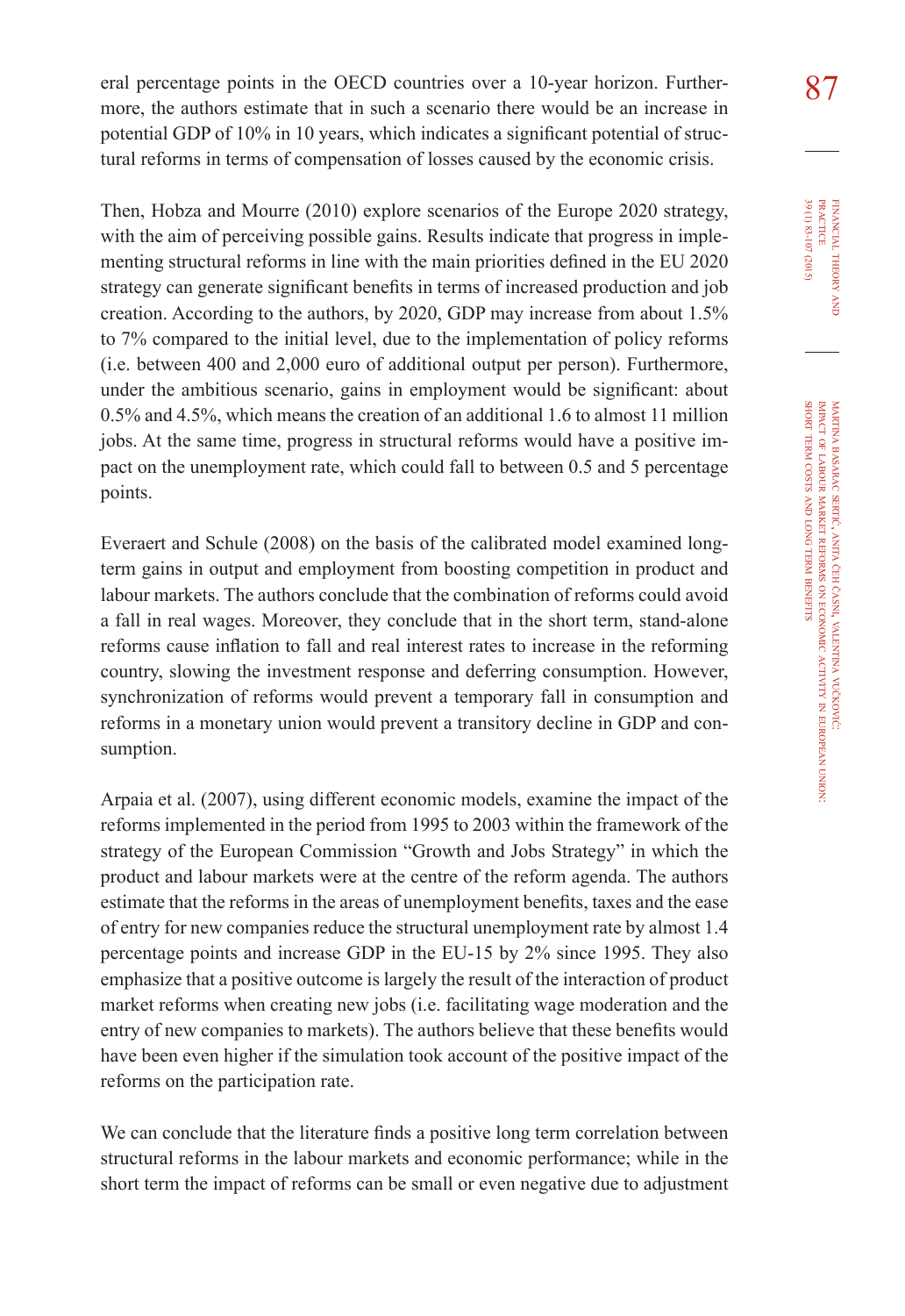88 costs. As has been presented, authors proxy economic activity through a fairly large number of indicators such as GDP per capita, productivity, (un)employment, GDP growth rates, etc. On the other hand, the results vary among authors due to several factors: (1) the selected indicators of reforms; (2) the characteristics of the data used for the analysis; (3) choice of econometric model; (4) the size and heterogeneity of the sample; and (5) selection of different control variables. All of this reinforces the point that with interpretation of results, one should take into account all the potential methodological limitations.

#### **3 Labour market reforms in European Union member states**

For the analysis of labour market reforms implemented in EU, we use in parallel two databases: the LABREF database of European Commission, which contains information on the policy measures related to labour market institutions, and the Fraser Institute database of Economic Freedom of the World . Accordingly, we can combine two approaches to measuring reforms (see Buti, Turrini and Van den Noord, 2010:12-13): *ex ante* and *ex post*. The first (*ex ante*) approach refers to the construction of different indicators based on reforms implemented in different countries; measuring the occurrence of legislative changes. An example of this approach is the LABREF database of the European Commission, which is organized around nine policy areas: labour taxation, unemployment, welfare-related benefits, active labour market programmes, job protection, disability and early retirement schemes, wage bargaining, working time organisation, immigration and mobility. The indicators of this type are then constructed as *dummy* variables that provide information about the number of actions (reforms) taken and are silent on the impact of policy measures. The second approach (*ex post*) consists of indicators measuring the existing distortions associated with the government policies whereby the effect of the reforms is then measured as the change in their levels. Examples of this approach are the indicators developed by the OECD (Employment Protection Legislation Index) and the Fraser Institute (Economic Freedom of the World). While the first approach gives an insight into the actions taken by policy makers in order to reform the existing market or state institutions; the second approach does not account directly for government reform initiatives, but permits us to gauge the impact of such initiatives on the structural conditions of the different sectors, also permitting assessment of the extent to which reforms are needed.

Based on the data from LABREF, figure 1 shows the total number of reform measures in the EU member states in the period from 2000 to 2011, with the aim of analysing the timing of reforms by groups of countries.

financial

FINANCIAL THEORY<br>PRACTICE 39 (1) 83-107 (2015)

39 (1) 83-107 (2015) practice

theory and

 See: http://www.freetheworld.com/.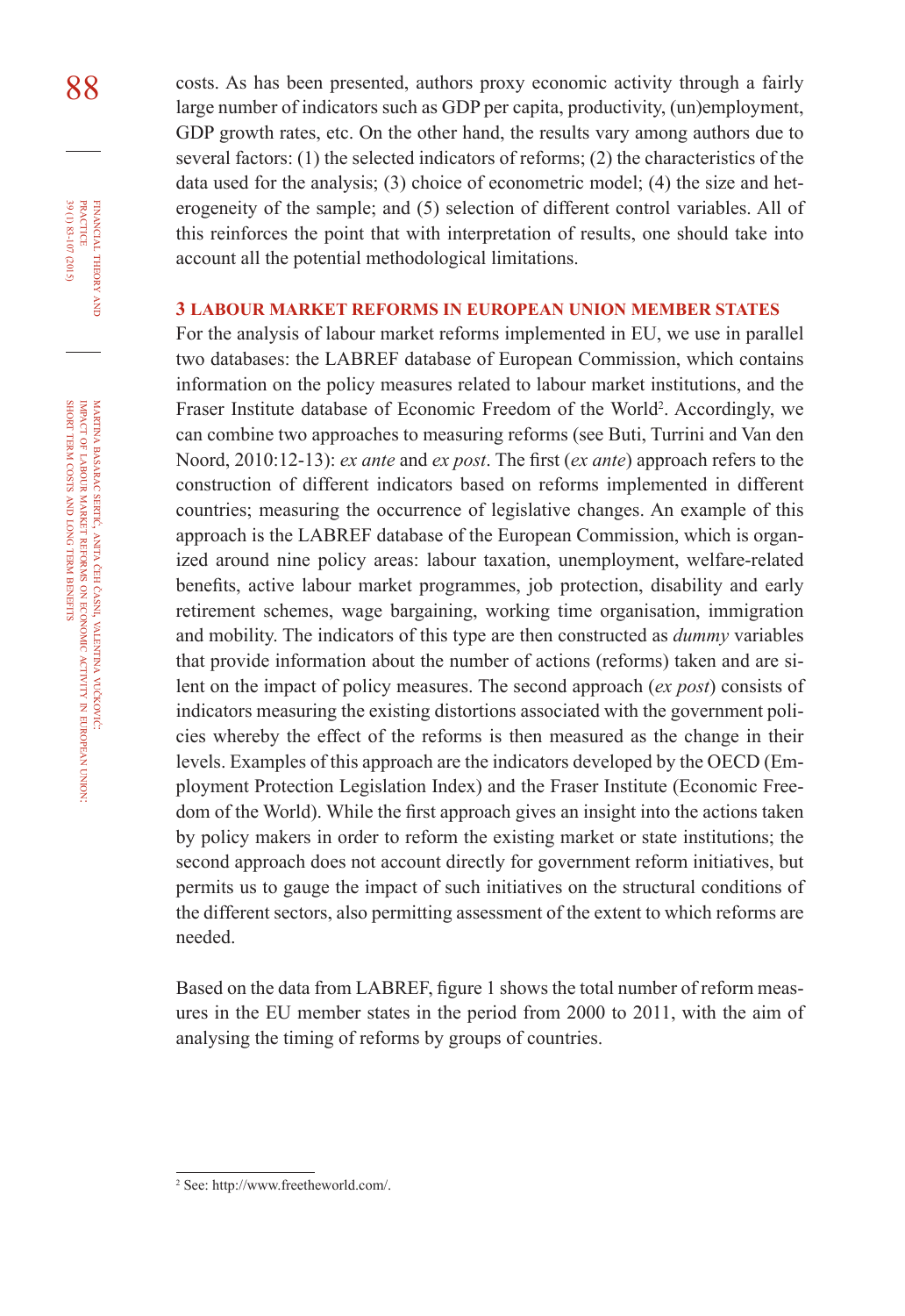

**FIGURE 1**<br>The number of reform measures in the EU member states (EU-27, EU-15 and **89** *NMS-12), 2000-2011* 

*Source: Authors' calculation according LABREF database (2014).*

The figure shows that the total number of reform measures in the EU-27 countries varies over time. The minimum number of measures implemented by EU-27 member states was recorded in the year 2001, while the most measures were implemented in 2008, followed by a decrease in the number of reforms, mostly due to the effects of the global economic crisis. Economic crises can generally stimulate or slow down the implementation of reforms. While an economic downturn implies that existing policies are no longer sustainable thus encouraging reforms (Drazen and Easterly, 2001; Alesina, Ardagna and Trebbi, 2006; Høj et al., 2006; IMF, 2004), there is also the view that reforms are easier to implement under favourable macroeconomic conditions since the costs of the reforms are less painful and distributional effects are less visible when aggregate income is growing rapidly (IMF, 2004:114-115).

This is confirmed by the analysis carried out in Turrini et al. (2014). Using the LABREF database, the authors analyse the determinants and impact of the labour market reforms in the European Union for the period from 2000 to 2011. Their results suggest that countries with similar institutional settings tend to follow analogous reform patterns and that the 2008 crisis spurred reforms in most of the policy domains on labour markets in a number of EU countries. Furthermore, they show that reforms are more likely when the environment is characterized by under-performance of the labour market (particularly by high and rising unemployment) and by high initial levels of regulation or fiscal burden. Other macroeconomic and fiscal factors have a less clear role.

If we look at the differences between the groups of the EU-15 and NMS-12 we can also observe some variations. The years in which the new member states implemented the largest number of reforms are the years of EU enlargement (i.e. 2004

martina

financial

39 (1) 83-107 (2015) practice

39 (1) 83-107 (2015) **PRACTICE** FINANCIAL THEORY

theory and

impact of labour

short term costs and long term benefits

basarac

sertić, anita MARTINA BASARAC SERTIĆ, ANITA ČEH ČASNI, VALENTINA VUČKOVIĆ

market

reforms ş economic

časni, valentina

vučković:

activity

european

union: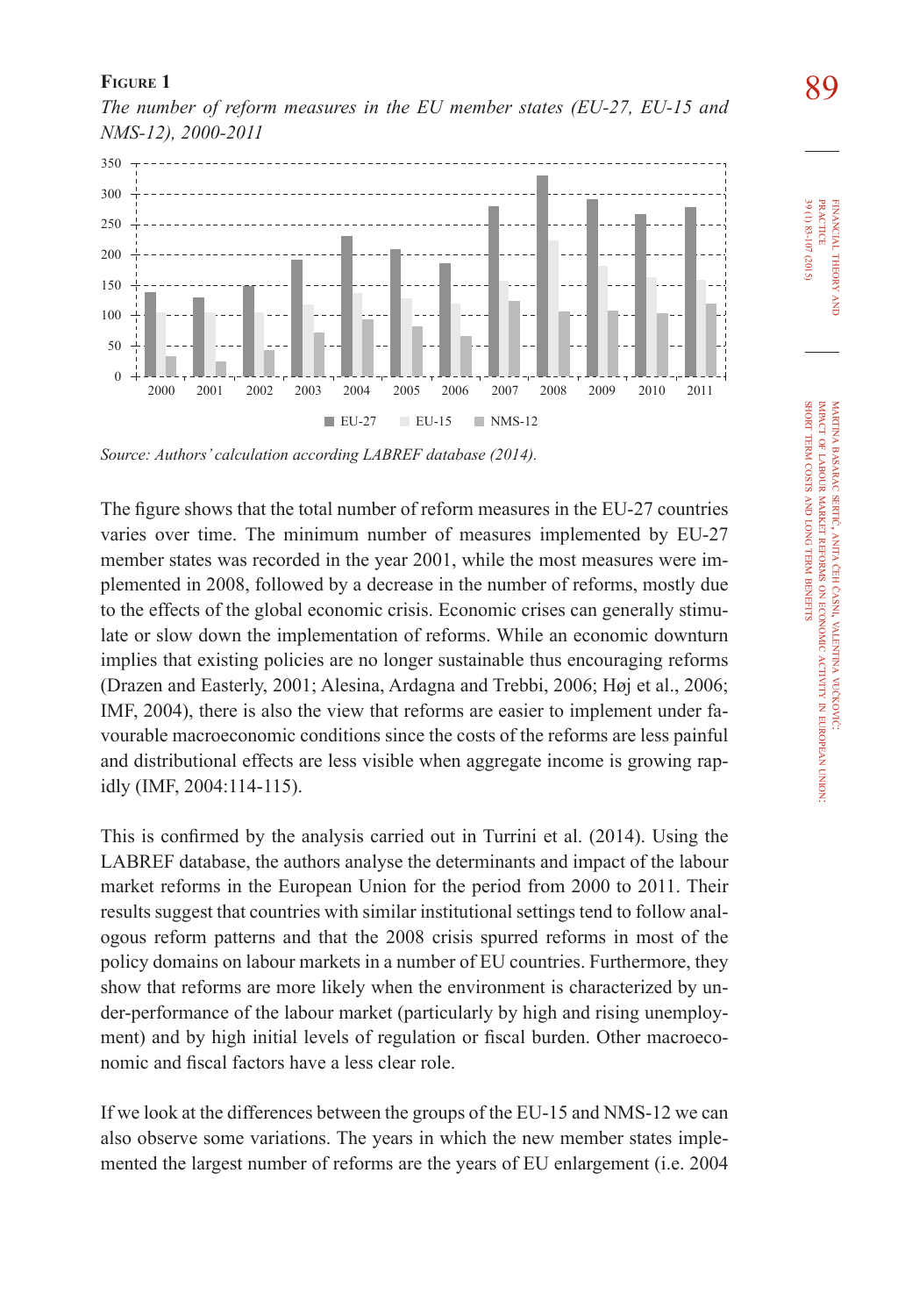9<sub>0</sub> and 2007), indicating the strong international influence on reform intensity during the process of economic integration. According to the political economy aspects of reforms, pressure to reform can also come from a variety of binding rules, such as meeting the criteria for joining the EU where the EU's influence is especially significant from the aspect of "hard" policy instruments (such as the criteria for entering the European Monetary Union) and "soft" forms of coordination within which different strategies indicate desirable changes in the labour market (Thompson and Dang, 2010). Also, in terms of changes in the number of reforms after the year 2008, we note that in the NMS-12 countries there has been no significant reduction in the number of reforms, implying that in this group of countries (compared to the EU-15) the crisis was an incentive to the implementation of further reforms in labour markets.

> Further analysis of labour market reform measures by individual EU countries (figure 2) shows that the most measures in the observed period were implemented in Spain, Belgium, Italy, Portugal and Greece versus Slovenia, Cyprus and Luxembourg, which carried out the smallest number of reform measures. The data also reflect the differences between the EU-15 and NMS-12 countries, where new member states implemented only just over half the number of measures. Data for Croatia are not available within the LABREF database for the entire period from 2000 to 2011<sup>3</sup>. However, although at this stage of research Croatia is not included in the analysis, experience of the NMS-12 regarding the implementation of reforms is significant for Croatia as the newest member of the EU.

#### **Figure 2**

*The number of reform measures in the labour market, data by member states in the period from 2000 to 2011* 



*Source: Authors' calculation according to LABREF database (2014).*

financial

practice

**PRACTICE** 

sertić, anita

market

and long term **BENEFITS** 

reforms ş economic ANITA CEH CASNI, WLENTINA VUCKOVIC časni, valentina

vučković:

activity in european

union:

<sup>&</sup>lt;sup>3</sup> Data for Croatia are available only for two years (2010 and 2011).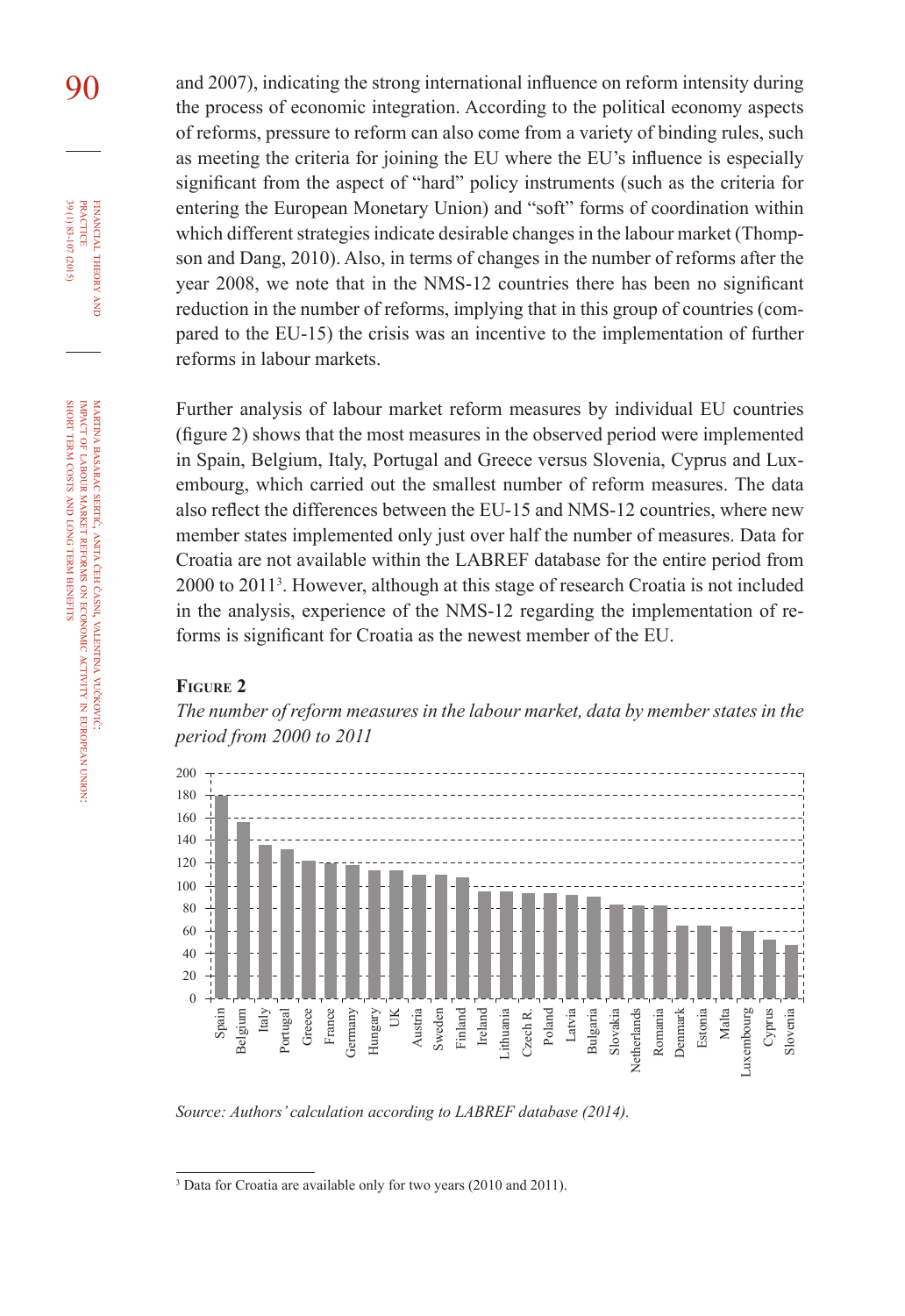It is also interesting to analyse reform measures in the each of the nine policy areas,  $\mathbf{91}$ expressed as a share in the total number of reforms (i.e. the reform profile of countries). The figure 3 shows that member states implemented the largest number of reforms in the area of active labour market policies and labour taxation, while the smallest number of reforms is recorded in the area of policies related to the labour market exit.



# **Figure 3**

*Reform profile of EU-27 member states*

*Source: Authors' calculation according to LABREF database (2014).*

Since the reform measures contained in the database can be heterogeneous in terms of their impact on labour market institutions (e.g. regulatory requirements, taxes and contributions), it is recommended to take into account the definition of the reform direction, which is also presented in the database for each of the individual policy domains<sup>4</sup>. Reforms "increasing" ("decreasing") underlying policy settings are those that increase (decrease) the scope and level of corresponding taxes, monetary benefits or the stringency of corresponding regulations (Turrini et al., 2014:9). It is therefore necessary to take into account the fact that in a given year and in a given country, reforms with different directions can co-exist. With this goal, Turrini et al. (2014) construct a variable *reform stance* expressed as the difference between the reforms with increasing direction and reforms with decreasing direction. Thus, the following figure shows the ratio between the number of "decreasing" and "increasing" reform measures, as well as their differences. The obtained numbers show that in the observed period from 2000 to 2011, the EU member states (on average) implemented the larger number of reforms with growing direction of their effects on labour market institutions.

Coverage and structure of the Labour Market Reform (LABREF) Database (2014), available under: http:// ec.europa.eu/economy\_finance/db\_indicators/labref/documents/guide\_en.pdf.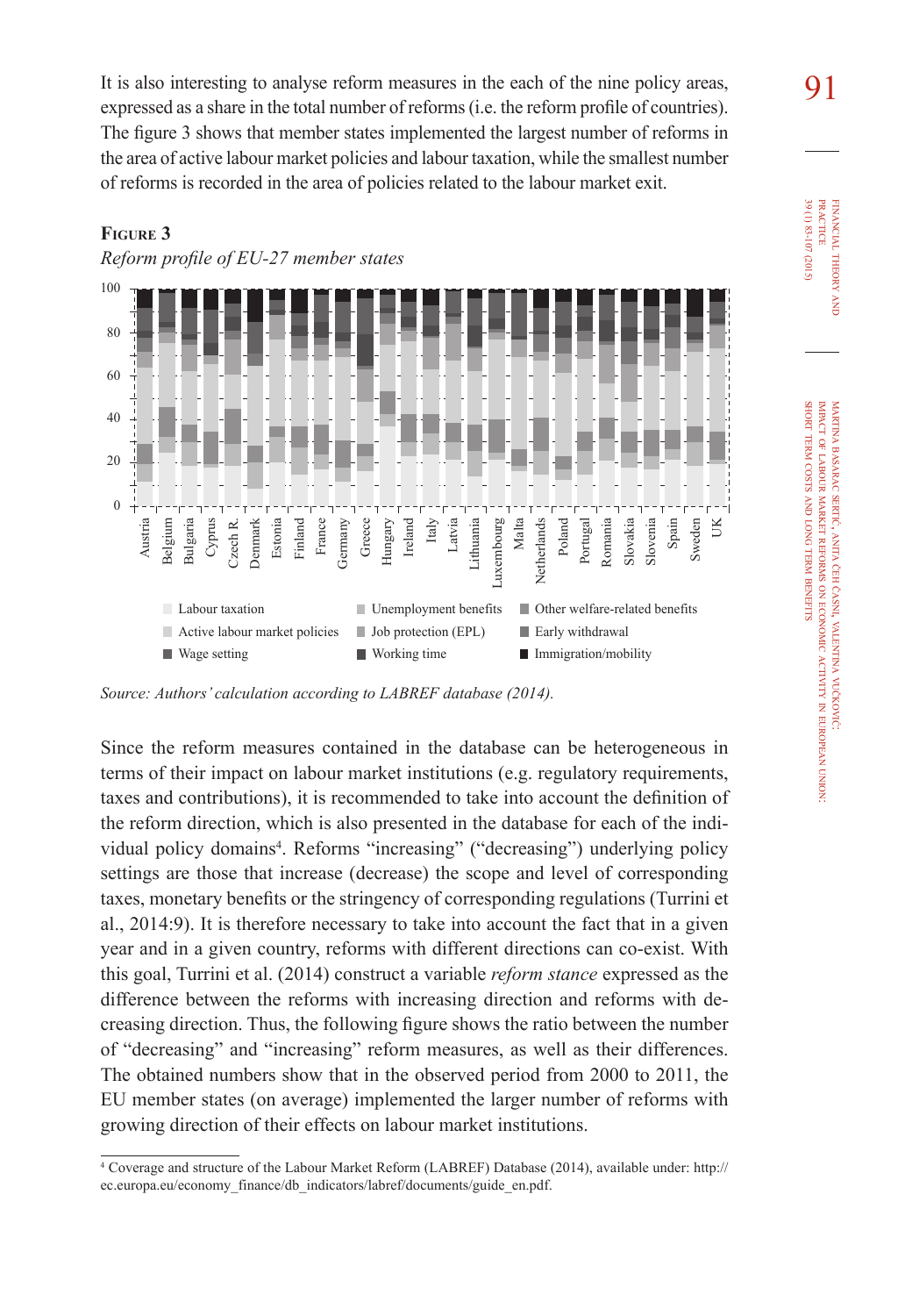# 92 **Figure 4** *Number of reforms according to their direction*



*Source: Authors' calculation according to LABREF database (2014).*

Taking into account the previously described trends, it can be concluded that reform activity varies among individual EU member states as well as over the course of time. It is expected, therefore, that these measures also had an effect on the quality of the labour market approximated by the composite index of labour market regulations which is published annually by the Fraser Institute as part of the Economic Freedom of the World project<sup>5</sup>. It provides a composite measure of labour market flexibility and more specifically indicators of labour market flexibility in the six policy areas: (1) the minimum wage; (2) the regulation of hiring and firing; (3) centralized wage bargaining; (4) the cost of hiring; (5) cost of dismissal; and (6) recruitment. The index takes values ranging from zero to ten, where higher numbers indicate a higher level of economic freedom in the labour markets. Therefore, figure 5 shows the correlation between the total number of implemented reforms in the EU-27 countries and labour market regulation index from the Fraser Institute database (for the period from 2000 to 2011).

We conclude that, at the level of the EU-27, there is a significant correlation between the two indictors, as indicated by the calculated coefficient of correlation coefficient  $(0.81)$ <sup>6</sup>. Thus, it is apparent that increased reform activity resulted in an increase of labour market flexibility. However, the key question that arises is that concerning the efficiency of the reforms implemented from the aspect of economic activity, which is

and

<sup>&</sup>lt;sup>5</sup> Economic Freedom of the World database provides extensive information on the various dimensions of economic freedom through the use of more than 40 variables with the aim of calculating the index which measures the degree of economic freedom in 5 areas. These are: the size of government, the legal structure and security of property rights, access to sound money, freedom to trade internationally and regulation of credit, labour and business. Reports have been published since 1996, and are based on the definition of economic freedom, according to which individuals possess economic freedom when the property they acquire without the use of force, fraud or theft is physically protected from other individuals and when their assets are free to be used, shared or given to others, provided that this does not violate the equal rights of other persons (Gwartney, Lawson and Block, 1996).

The correlation coefficient between these two indicators for NMS-12 is even higher, amounting to 0.90.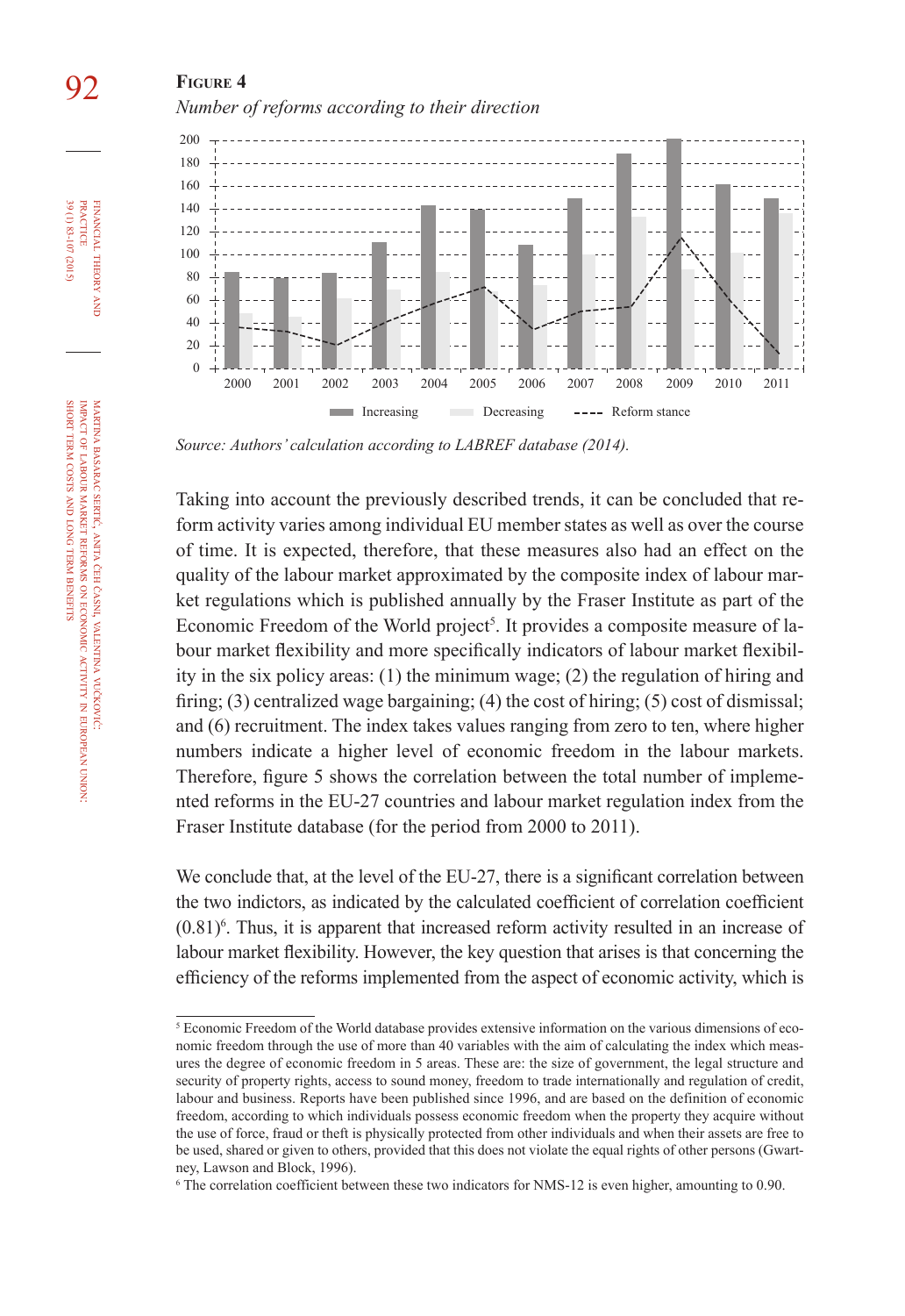further investigated in the following section through an econometric analysis of the short- and long-term effects of labour market reforms (approximated by the change in the level of index of labour market regulation) on the GDP per capita.

## **Figure 5**

*Total number of reforms and the index of labour market regulation (EU-27), 2000-2011*



*Source: Authors' calculation according to LABREF and Fraser Institute database (2014).*

### **4 METHODOLOGY**

In order to estimate the dynamic and cointegrated panels there are usually two procedures used. These are the Mean Group Estimator (MG) and traditional Pooled estimators, each of which has its own advantages and disadvantages (for details see Pesaran and Smith, 1995).

In this paper, the pooled mean group (PMG) estimator is used, since it includes pooling imposed by restrictions on the homogeneity of long-term coefficients and averaging through groups, in order to obtain the mean of the estimated coefficients to correct errors and other current parameters in the model. In addition, the estimator allows constant members, short-run coefficients and error variances to differ by groups, while at the same time constraints long run coefficients to be identical in groups.

### **4.1 DATA AND VARIABLES**

Initial panel model analyses the impact of labour market reforms on economic activity in 28 European Union member states (including Croatia). In addition, with the goal of comparing the variations in effects of labour market reforms on economic performance, the EU-28 member states are divided into two groups (i.e. sub-panels): the EU-15 and NMS-13<sup>7</sup>. Based on the analysis of reform patterns 39 (1) 83-107 (2015) 39 (1) 83-107 (2015) **PRACTICE** practice FINANCIAL THEORY financial theory and **z** 

<sup>&</sup>lt;sup>7</sup> More specifically, the new member states include the countries that joined the European Union in 2004 (Cyprus, Czech Republic, Estonia, Latvia, Lithuania, Hungary, Poland, Slovakia, Slovenia and Malta) and in 2007 (Bulgaria and Romania), as well as Croatia, which joined the European Union on 1 July 2013. EU-15 countries encompass Austria, Belgium, Denmark, Finland, France, Germany, Greece, Ireland, Italy, Luxembourg, Netherlands, Portugal, Spain, Sweden and the United Kingdom.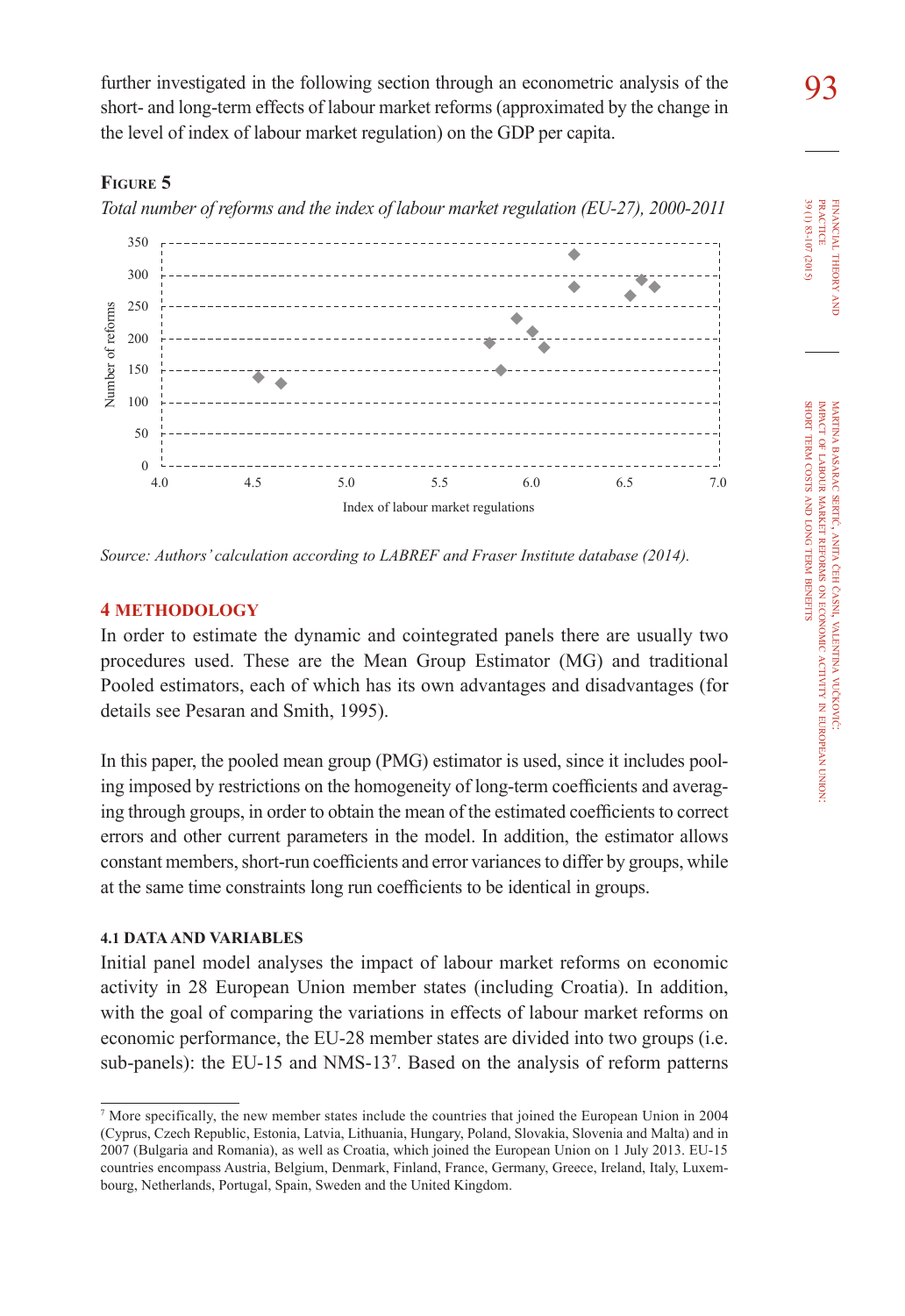94 carried out in section 3, we assume that there is a different impact of reforms in these two groups of states. The analysis includes the period from 2000 to 2011. The years after 2011 are not included in the analysis since the latest available data on labour market flexibility were published in 2013, and refer to the year 2011, thereby excluding the reform measures implemented in the last two years. Further on, labour market reforms are proxied by the composite index of labour market regulations published by the Fraser Institute<sup>8</sup>. Although these indexes entail the same disadvantages that are attributed to composite indices in general (for details see OECD, 2008) and although aware of all the shortcomings of the index in question<sup>9</sup>, we emphasize several advantages. First, the advantage of the approach used in this work is reflected in the application of the aggregate index. The government is potentially affected by the series of policy actions and changes in one of the areas are often correlated with changes in other policy areas (according to Buti et al., 2010). Thus, the key advantage of aggregated in relation to individual indicators and methods that evaluate the effect of various reforms on economic outcomes is that the use of individual indicators can result in methodological problems as a result of attributing the effects of excluded or unobserved measures to those that are included in the analysis. Moreover, regarding the criticism that such indexes do not encompass real reform process, it has been highlighted (in section 3 of the paper) that in a sample of EU countries, there is a positive correlation between the number of the reforms and the value of the Fraser Index of labour market regulations on the other hand. Finally, critics also focus on the use of the indexes developed by organizations that are biased towards free-market policies (an example is such index is also the Economic Freedom of the World index used in this paper) (Chang, 2011). However, in this paper, the authors do not give value judgements regarding the desired degree of flexibility and freedom in the labour market, but the research focuses on the *ex post* analysis of the impact of reforms on economic activity. According to the economic literature, it is expected that the reforms that increase economic freedom and flexibility in the labour market have a positive effect on economic activity in the long and negative in the short term.

> Structural reforms are considered to contribute to growth potential, creating the conditions for sustainable and balanced growth and leading to improvements in employment and living standards (European Commission, 2014). Therefore, as the dependent variable in the model we use GDP per capita. Independent variables included in the model, in addition to the index of labour market regulation, are the

FINANCIAL THEORY<br>PRACTICE 39 (1) 83-107 (2015) 39 (1) 83-107 (2015) theory and

financial

practice

martina basarac sertić, anita čeh časni, valentina vučković: impact of labour market reforms ş economic activity in european union: short term costs and long term **BENEFITS** 

From the aspect of economic freedom, there is also the "Index of Economic Freedom" (Heritage Foundation; http://www.heritage.org/index/book/chapter-7) database according to which economic freedom is seen as the condition in which individuals can act with autonomy, and in economically free society, decision-making by the government is transparent and guarantees equal opportunity for all. However, the goal of economic freedom is not simply an absence of government coercion or constraint, but the creation and maintenance of a mutual sense of liberty for all in which individuals have the responsibility to respect the economic rights and freedoms of others within the rule of law. This index comprises ten specific components of economic freedom: property rights, freedom from corruption, fiscal freedom, government spending, business freedom, labour freedom, monetary freedom, trade freedom, investment freedom and financial freedom. However, the database is limited in terms of availability of long time series in the components of freedom in the labour market. For more detail overview see Aleksynska (2014).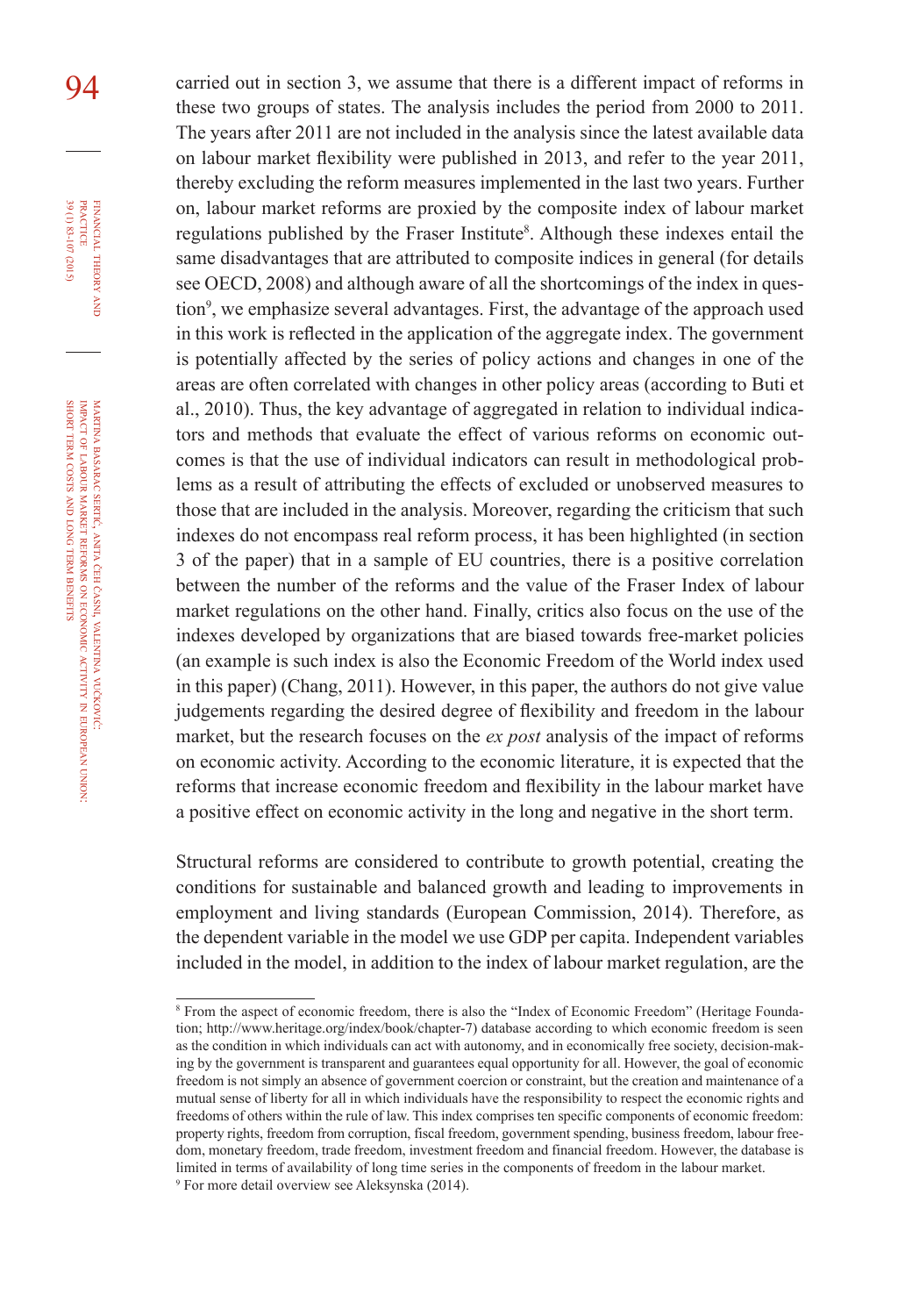dummy variable for the economic crisis, industrial production and the share of the  $95$ active population in the total population. The dummy variable for economic crisis takes the value 1 when the value of the output gap is -4% of GDP or higher (according to Duval and Elmeskov, 2006; Høj et al., 2006). Furthermore, a dynamic manufacturing sector is considered a prerequisite for an innovative and fast-growing economy (European Commission, 2013), making it an important determinant of economic activity. Moreover, the new approach of the European Commission to industrial policy is based on the revival of the role of industry in Europe, from the share of about 16% of GDP (in 2012) to 20% by 2020. In addition, industry accounts for more than 80% of European exports, private R&D and innovation. Finally, about one of four jobs in the private sector, is located in the industry sector (European Commission, 2013). Therefore, by including the indicator of industrial production in the empirical analysis, the paper also explores the extent to which macroeconomic policies influence the short-term and long-term impact of reforms on economic growth. In addition to industrial production, the activity rate (expressed as the proportion of the active population (15-64) in the whole of the population aged 15-64) is also used as a control variable in the model. The variables of per capita GDP and industrial production are expressed in log values, while the activity rate is expressed as a percentage. The sources of the data used and the expected signs of the estimated coefficients are given in appendix.

#### **4.2 MODEL SELECTION**

Empirical analysis starts with the following equation:

$$
BDP_{-}pc_{ii} = \gamma_{0i} + \gamma_{1i}ind_{-}pro_{ii} + \gamma_{2i}lm_{-}reg_{ii} + \gamma_{3i}act_{-}r_{ii} + crisis + \varepsilon_{ii},
$$
  
\n $i = 1, 2, ..., N, t = 1, 2, ..., T_{i}$  (1)

where: *BDP\_pc<sub>it</sub>* is the logarithm of gross domestic product *per capita*, *ind\_pro*<sub>*it*</sub> is the logarithm of industrial production index;  $lm$  reg<sub>*i*</sub> is the labour market regulation index, *act\_r* is the activity rate and *crisis* is binary (dummy) variable for economic crisis. Subscripts  $i$  and  $t$  denote country and time period, respectively<sup>10</sup>. The error term  $(\varepsilon_n)$  represents the effects of unexpected shocks to economic activity, approximated by gross domestic product *per capita*.

Coefficients  $\gamma_{1i}$ ,  $\gamma_{2i}$  and  $\gamma_{3i}$  denote the effects of permanent changes on gross domestic product *per capita*, sustainable in the long run that can be interpreted as the elasticities. Deviations from the long run relationship given in equation (1) are possible in the short run. Namely, there are various reasons for such deviations that preclude instant adjustment of gross domestic product *per capita* to changes in its determinants, thus they should be taken into account.

<sup>10</sup> Since *T* has a subscript *i*, the analysed panel is unbalanced.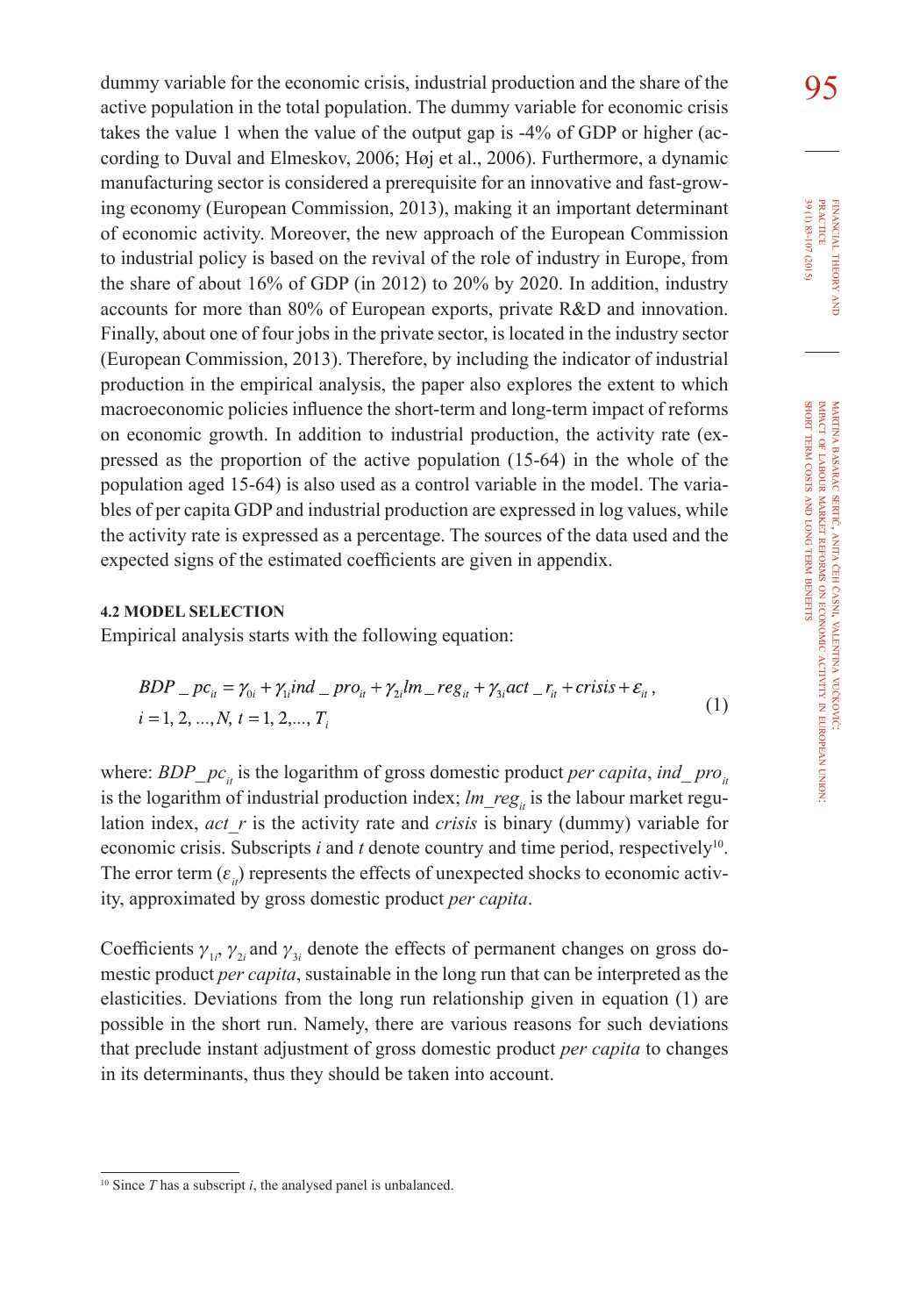96 Accordingly, econometric specification in this paper allows for different short run effects (for each country within a sample) of selected determinants on gross domestic product *per capita*, which is formally implemented in the model by choosing lag length for each variable according to standard statistical criteria. After choosing appropriate lag length according to Schwarz Bayesian Criterion (SBC)<sup>11</sup> for each variable<sup>12</sup>, panel  $ARDL(1,0,0,0)$  model, showed to be adequate for the empirical analysis, and it is given in by:

$$
BDP_{-}pc_{ii} = \delta_i + \beta_{10i}ind_{-}pro_{ii} + \beta_{20i}lm_{-}reg_{ii} + \beta_{30i}act_{-}r_{ii} + \gamma_i BDP_{-}pc_{i,i-1} + crisis + \eta_{ii}
$$
\n(2)

Since Pesaran and Shin (1995) have shown that modelling approach using *ARDL* model is not reasonable unless all the variables in equation (2) are integrated of order one, reparametrisation of equation (2), expression (3) or *panel error correction model* is obtained:

$$
\Delta BDP = pc_{ii} = \phi_i \left( BDP = pc_{i,i-1} - \gamma_{0i} - \gamma_{1i} ind_{-1} pro_{ii} - \gamma_{2i} lm_{-} reg_{ii} - \gamma_{3i} act_{-} r_{ii} - crisis \right) - \beta_{11i} \Delta ind_{-1} pro_{ii} - \beta_{21i} \Delta lm_{-} reg_{ii} - \beta_{31i} \Delta act_{-} r_{ii} + \eta_{ii}
$$
(3)

Whereas  $\Delta$  is the first difference operator, so:

$$
\phi_i = -(1 - \gamma_i), \gamma_{0i} = \frac{\delta_i}{1 - \gamma_i}, \gamma_{1i} = \frac{\beta_{10i} + \beta_{11i}}{1 - \gamma_i}, \gamma_{2i} = \frac{\beta_{20i} + \beta_{21i}}{1 - \gamma_i}, \gamma_{3i} = \frac{\beta_{30i} + \beta_{31i}}{1 - \gamma_i}
$$
(4)

Since according to the Engle and Granger (1987) theorem, there is a clear connection between the cointegration mechanism and the error correction mechanism, equation (3) represents the basis for the estimation of the long run relationship between economic activity (gross domestic product *per capita*) on one side and selected independent variables on the other side.

In the defined framework, Pesaran, Shin and Smith (1999) suggest that coefficients of long run relationship in equation (3) be equal across countries (long-run homogeneity restriction) whereas constant terms, adjustment coefficient, short run coefficients and error variances can vary among countries<sup>13</sup>.

financial

FINANCIAL THEORY PRACTICE 39 (1) 83-107 (2015)

39 (1) 83-107 (2015) practice

theory and is a set of the control.

<sup>&</sup>lt;sup>11</sup> The Schwarz Bayesian criterion (SBC) is the criterion for the model selection based on the parsimony principle. It is considered to be most rigorous criterion, since it gives the models with least number of parameters. It is defined by the following formulae:  $SBC = -2 \cdot ln(L) + M ln(T)$ , whereas *L* denotes maximum of the likelihood function, *M* is the number of estimated parameters ARMA(p,q) model and *T* is the number of data used in the estimation and it doesn't have to be the same length as the length of array, *n*. (For more details please refer to Bahovec and Erjavec, 2009.)

 $12$  Results of the analysis where the adequate number of lags is selected for every variable of interest are not presented here, but they are available from the authors upon the request.

<sup>&</sup>lt;sup>13</sup> In other words, there are  $(N-1)$ <sup>\*</sup>k restrictions on model given in equation (4), namely:  $\gamma_i = \gamma$  for every *i*. Estimator based on the maximum likelihood method is called *PMG estimator* and it has asymptotically normal distribution in case of stationary as well as non-stationary regressors.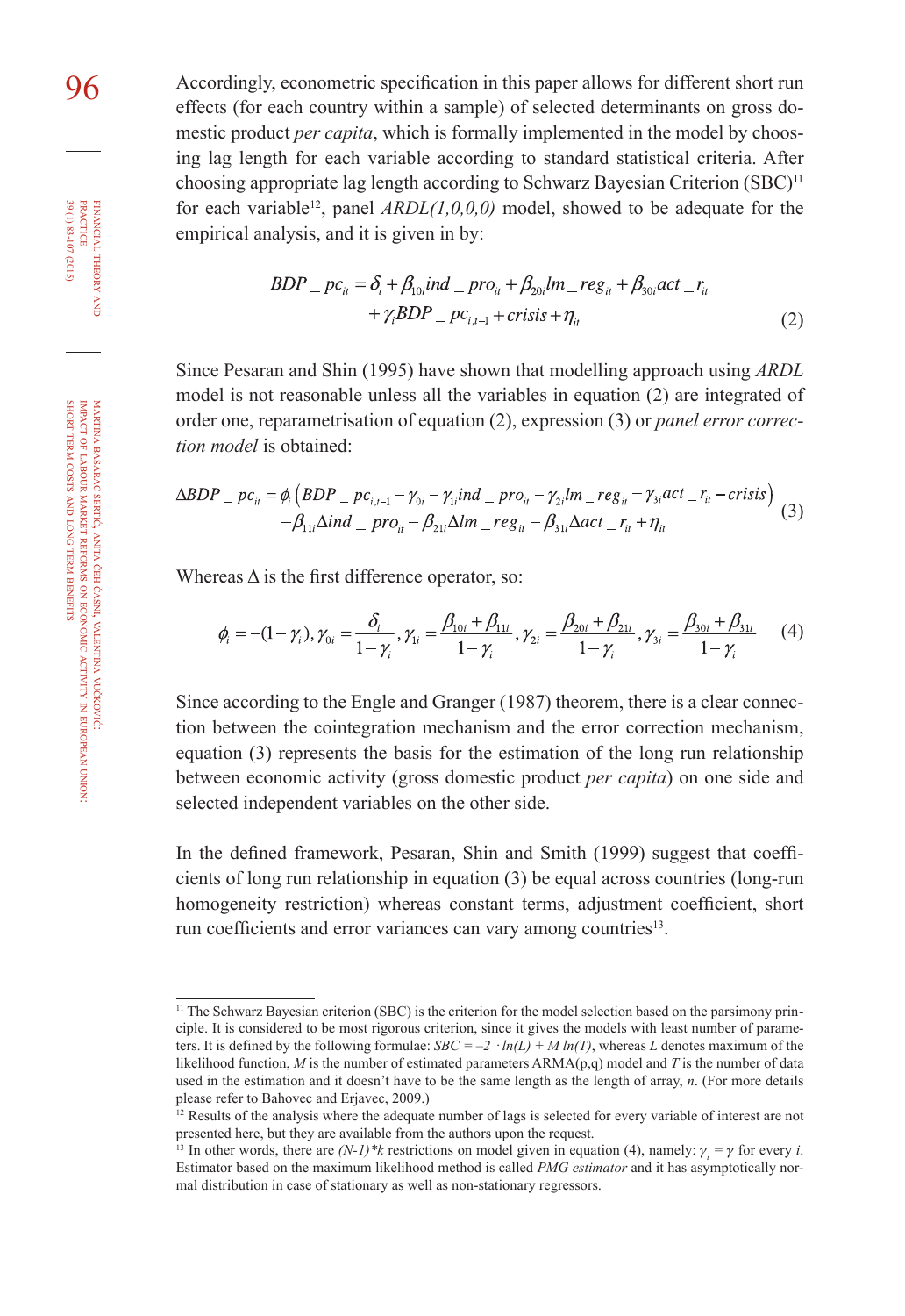Also, under the homogeneity of the slope assumption, the *PMG* estimator is con-<br>Q7 sistent and efficient, whereas the *MG* estimator is consistent, but it is not efficient, so in order to compare these two estimators, a test of a Hausman type can be employed (Pesaran, Shin and Smith, 1999). Furthermore, with the aim of checking robustness, the main panel of EU-28 is divided into two sub-panels, namely: panel EU-15 and panel of the new member states (NMS-13). Also, we employ the *dynamic fixed effects estimator*, DFE in order additionally to check the robustness of the results of the empirical analysis.

### **5 RESULTS OF THE EMPIRICAL ANALYSIS**

As a first step of the empirical analysis panel unit root tests were conducted and the results are presented in table A2. Accordingly, all the variables of interest are integrated of order one, so the next step of the empirical analysis was to test the existence of the cointegrating relationship among them. For this, we use four new tests developed by Westerlund (2007)<sup>14</sup>. According to the results of panel cointegration tests (given in table A3), there is a cointegrating relationship between analysed variables.

Since all the variables of interest are unstationary and cointegrated, estimation of equation (3) using the *PMG* estimator allows for the reliable inference of long run and short run effect of reforms on the labour market on economic activity (GDP *per capita*). In table A4 the results of the empirical analysis<sup>15</sup> along with the Hausman specification test and standard errors of estimate (given in brackets) for the whole panel EU-28<sup>16</sup> are presented.

The results of the Hausman specification test show that the appropriate estimator in our case is the  $PMG$  estimator<sup>17</sup> and that the model specification is appropriate, so the results can be interpreted.

Long run coefficient of the labour market regulation is statistically significant at the 1% significance level, suggesting that the elasticity of GDP per capita to changes in market regulation is 0.251. Furthermore, industrial production and the rate of activity are statistically significant on 1% significant level, with the elasticity coefficients of GDP per capita to changes in aforementioned variables of 1.290, and 0.022, respectively. Binary (dummy) variable economic crisis in the long run has significant impact on GDP per capita with the elasticity coefficient of -0.581.

<sup>14</sup> These tests are based on structural dynamics and are not residual-based, so they do not impose *commonfactor restriction*. Two tests are designed to test the alternative hypothesis of cointegration of whole panel (*P<sub>a</sub>* and  $P_t$ ), while the rest two tests, test the alternative hypothesis that at least one unit of a panel is,  $G_a$  and  $G_t$ (Persyn and Westerlund, 2008).

<sup>&</sup>lt;sup>15</sup> The reported short-run coefficients and the speed of adjustment are simple averages of country-specific coefficients.

<sup>16</sup> The empirical analysis is performed using statistical software STATA 12.

<sup>&</sup>lt;sup>17</sup> Since it allows for the heterogeneity of parameters in the short run.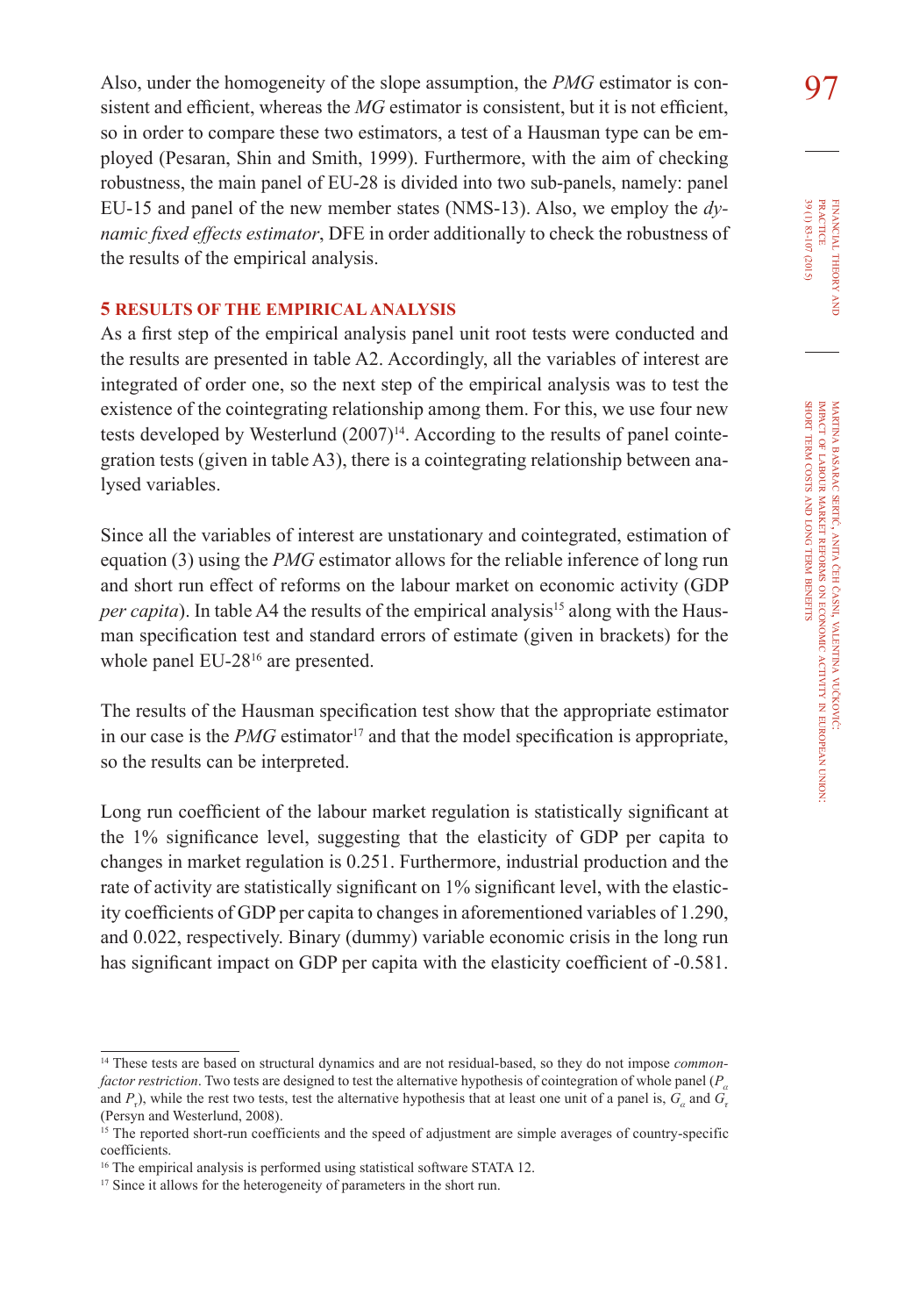98 Furthermore, the adjustment factor<sup>18</sup> is  $-0.357^{19}$ , with the appropriate negative sign<br>and is statistically significant on  $1\%$  significance layel, so it can be concluded that and is statistically significant on 1% significance level, so it can be concluded that the long run cointegrating relationship between economic activity and selected independent variables is reached in a bit less than three years. Also, GDP per capita adjusts to its long run equilibrium with lags.

> In the short run, the reform of the labour market has the expected negative sign and is statistically significant at the significance level of 10% with the elasticity coefficient of -0.0375. Other variables have no statistically significant impact on economic activity in the short run.

> Furthermore, within our econometric exercise, the model given in equation (4) is estimated for two sub-panels, that is, for panel of old member states (EU-15) and a panel of new member states (NMS-13), in order to determine the influence of labour market reforms on economic activity in the aforementioned groups of countries. The results of empirical analysis are given in table A5. Accordingly, it can be concluded that for both groups of countries in the long run there is a statistically significant influence of labour market reforms on economic activity at the 1% significance level. Furthermore, in the case of the EU-15 panel the coefficient of elasticity of economic activity to the changes in labour market reforms is 0.291, suggesting a higher impact of labour market reforms on economic activity in the old member states (EU-15) than in the new member states (NMS-13), where the coefficient is much lower and has the value of 0.074. Interestingly, the impact of crisis on economic activity in the long run is more pronounced in the case of new member states (in comparison to EU-15) with statistically significant and negative coefficient of -0.523 (in the case of EU-15 that coefficient has the value of -0.362). In contrast, in the long run, industrial production and the rate of activity of the population influence economic activity more significantly in the NMS-13 than in the EU-15, with the coefficients of 1.720 and 0.044, respectively (the coefficients for EU-15 are 1.338 and 0.032, respectively).

> Furthermore, speed of adjustment in the case of old member states is -0.295, whereas for the new member states it has the value of -0.442. Both coefficients have the correct negative sign and are statistically significant at the 1% significance level. Moreover, they imply that the long run equilibrium given by the cointegrating relationship between GDP per capita, industrial production, market regulation and the rate of activity is reached more quickly in the new member states than in the old member states. Also, labour market reforms in the short run have a statistically significant coefficient just in the case of old member states.

financial

FINANCIAL THEORY PRACTICE 39 (1) 83-107 (2015)

39 (1) 83-107 (2015) practice

theory and

<sup>&</sup>lt;sup>18</sup> Error correction term is given in table A4 and is calculated as a simple arithmetic mean corresponding error correction terms for 28 countries in a panel (which are heterogeneous according to PMG procedure).

<sup>&</sup>lt;sup>19</sup> Error correction term or the speed of adjustment  $(\phi)$  is statistically significant in the estimated model and it has expected negative value since it is expected (and estimated model proves it) that the deviation between economic activity and selected independent variables from their long run equilibrium is gradually decreasing. Since the quarterly data are used, long run equilibrium is reached in a bit less than three years (detail description of error correction model is given in Bahovec and Erjavec, 2009).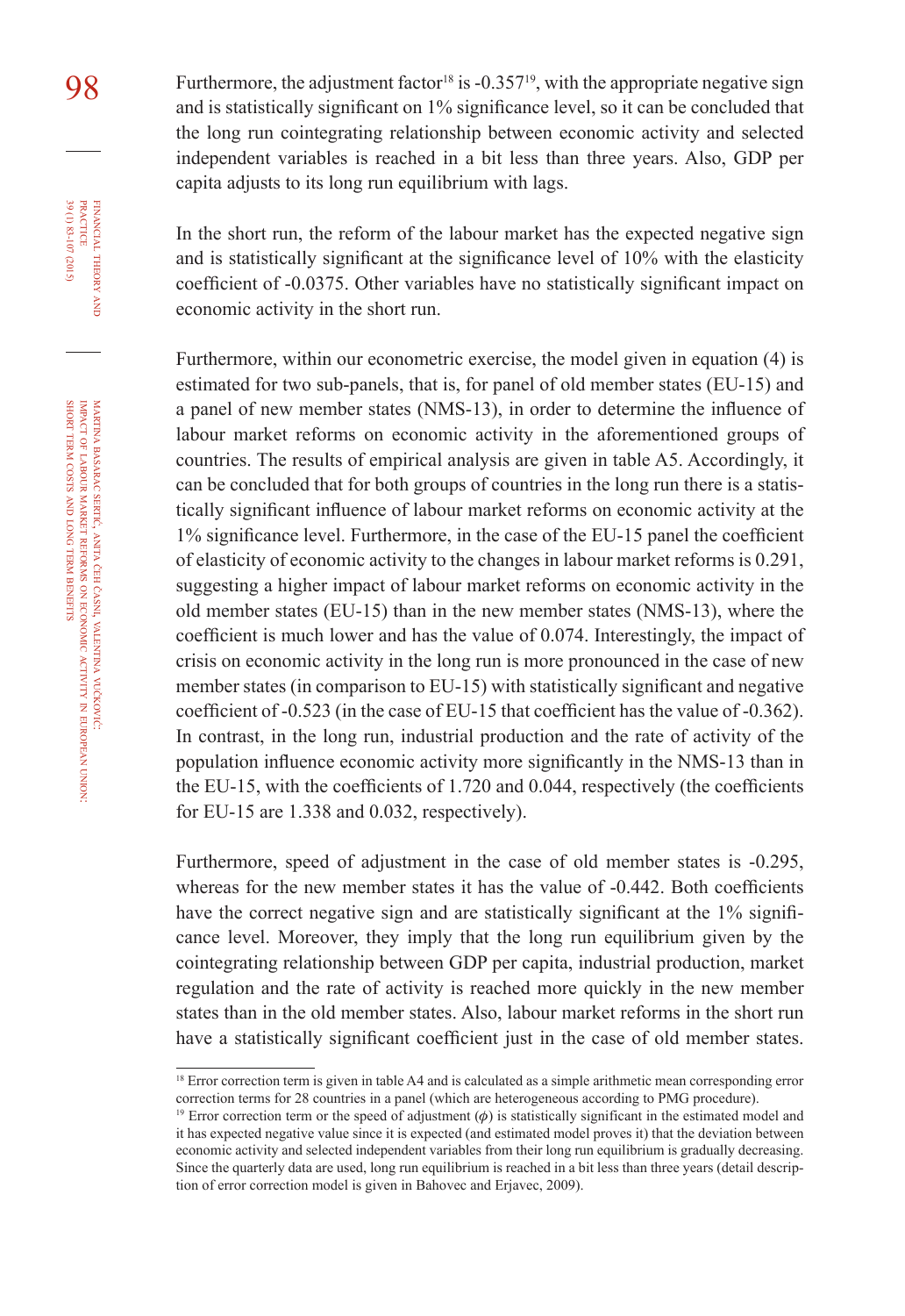Other analysed variables do not have a statistically significant impact on eco-  $99$ nomic activity in the short run.

In order to check the robustness of the estimated models apart from PMG estimator, we used the DFE estimator (*dynamic fixed effects estimator*), that presumes that the coefficients of cointegrating vector are equal across all countries within a panel and that all short run coefficients and the speed of adjustment are equal for all countries. Only constant terms can vary between countries. Results of the estimation of the whole panel (EU-28) and the two sub-panels are given in table A6. According to the results of estimated DFE model, it is obvious that in the case of all three panels there is a statistically significant long run effect of labour market reforms on economic activity, which confirms the results of the estimated PMG model. However, the only exception noticed is for the variable industrial production; the short run coefficients for industrial production are statistically significant, but they have different signs for the two sub-panels. This can be explained by the fact that production suffered losses caused by long term economic crisis, which can lead to permanent loss of production capacities, especially in the new member states. Other results of the empirical analysis given in table A6, confirm the robustness of the baseline model.<sup>20</sup>

#### **6 CONCLUSION**

The global economic crisis has changed the perception of the role of structural reforms in the economy, especially at the EU level, considering that the traditional measures of economic policies are being "exhausted". Hence, the current crisis represents a major challenge in terms of structural reforms, and not for the EU countries alone. One of these challenges is the reform of labour markets which is, due to its complexity and high short-term costs, often delayed.

According to the obtained results of empirical analysis performed in this paper, labour market reforms which increase flexibility and economic freedom have a positive and statistically significant long-term impact on GDP per capita in the EU-28 countries. Furthermore, also in the long run, reforms have a statistically significant positive effect on GDP per capita both in the EU-15 and in the 13 new EU member states. However, in the short run, the reforms have a statistically significant but negative impact on the GDP per capita in the EU-27 and EU-15 countries, while in the 13 new member states the short-term effect is not statistically significant. The obtained results for NMS-13 could be explained by the fact that timing of reforms in these countries differs from that in EU-15. We can conclude that the results obtained in this paper are consistent with the economic theory and

<sup>&</sup>lt;sup>20</sup> Dynamic Fixed Effects Estimator, DFE as well as Pooled Mean Group Estimator, PMG impose the restriction of equal coefficients of the cointegrating vector for every country within a panel. However, according to DFE the speed of adjustment and short run coefficients are equal for each country (cross-section unit) as well. Since, according to strict DFE estimator, all coefficients have the right sign and are comparable in magnitude with the coefficients resulting from PMG estimator for each country in a panel, it can be concluded that the model according to PMG estimator is robust (details of estimators MG, PMG and DFE can be found in Blackburne and Frank, 2007).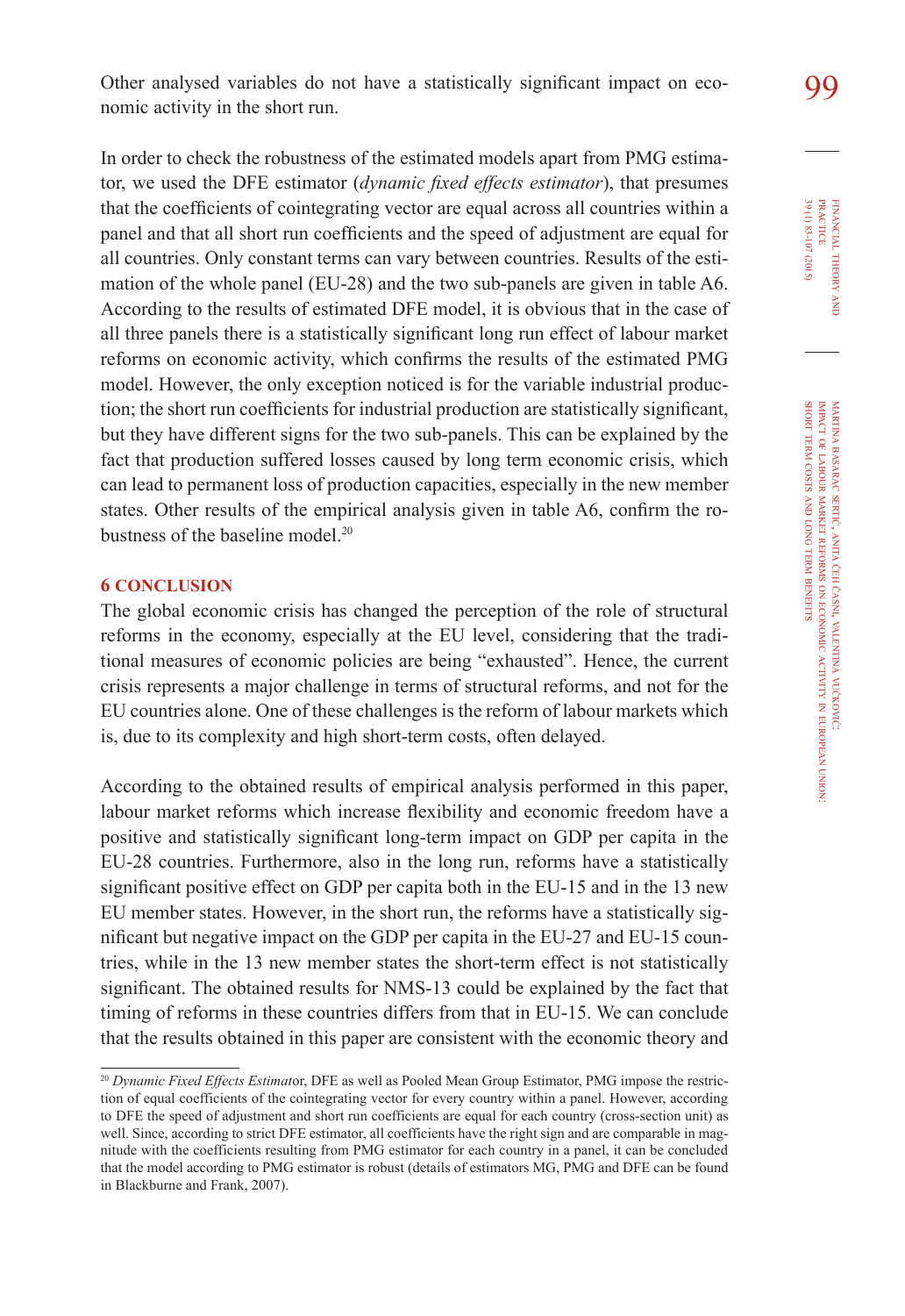100 previous research described in the paper (e.g. Banes et al., 2013; Cacciatore, Duval and Fiori, 2012) which point out that the benefits of labour market reforms are seen only in the long run.

> Finally, we can also conclude that, since they are among the more "painful" reforms due to their short term costs, labour market reforms should be the responsibility of all the key actors: governments, the business community, employees and trade unions. In fact, just like every reform, labour market reforms produce winners (in the long run) and losers (in the short run), and policy makers are sometimes not even aware of the widespread resistance to reforms. This resistance could stem from the lack of understanding of why a specific reform should be implemented. The issue of how to ensure political support for reforms by taking into account the results of econometric analysis conducted in this paper is seen as one of the pathways for future research in this complex area.

martina basarac sertić, anita čeh časni, valentina vučković: impact of labour market reforms ş economic activity in european union: short term costs and long term **BENEFITS** 

39 (1) 83-107 (2015) FINANCIAL THEORY<br>PRACTICE 39 (1) 83-107 (2015) practice financial theory

and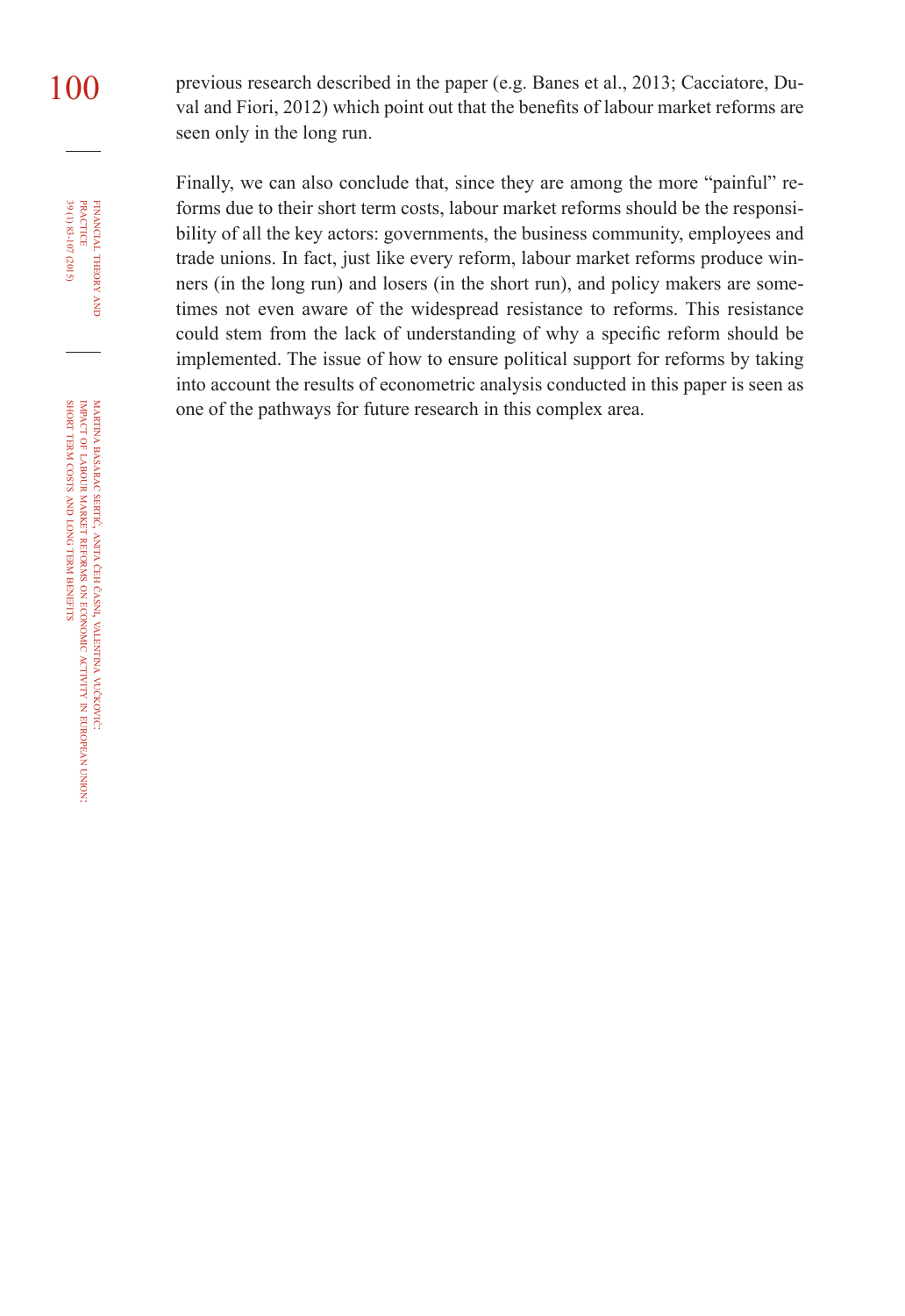# **Table A1**

*Data sources and expected signs*

| <b>Variable</b> | <b>Variable description</b>                                                                   | Data source                                               | <b>Expected sign</b>                              |  |
|-----------------|-----------------------------------------------------------------------------------------------|-----------------------------------------------------------|---------------------------------------------------|--|
| BDP pc          | GDP per capita (nominal prices)                                                               | World Economic<br>Outlook                                 | Positive                                          |  |
| Lm reg          | Proxy variable for labour market<br>reform (labour market regulation)                         | Economic<br>Freedom of the<br>World (Fraser<br>Institute) | Negative in short<br>run, positive in<br>long run |  |
| crisis          | Dummy variable for economic crisis<br>(gap between the real and potential)<br>GDP per capita) | AMECO                                                     | Negative                                          |  |
| Ind pro         | Industrial production (industrial<br>production index; processing<br>industry)                | Eurostat                                                  | Positive                                          |  |
| $Act$ r         | Rate of activity (15-64)                                                                      | Eurostat                                                  | Positive                                          |  |

*Source: Calculation of the authors.*

## **Table A2**

*Results of panel unit-root tests*

| <b>Variable</b> |                       | <b>Method</b>               | Prob.* | Obs. |
|-----------------|-----------------------|-----------------------------|--------|------|
|                 | Constant<br>and trend | Levin, $Lin & Chu$ t        | 0.0000 | 280  |
|                 |                       | Im. Pesaran and Shin W-stat | 0.7383 | 280  |
| $BDP\_pc_{it}$  |                       | ADF-Fisher Chi-square       | 0.9732 | 280  |
|                 |                       | PP-Fisher Chi-square        | 0.9977 | 308  |
|                 |                       | Levin, Lin & Chu t          | 1.0000 | 298  |
|                 | Constant<br>and trend | Im. Pesaran and Shin W-stat | 1.0000 | 298  |
| $lm\_reg_{it}$  |                       | ADF-Fisher Chi-square       | 1.0000 | 298  |
|                 |                       | PP-Fisher Chi-square        | 1.0000 | 300  |
|                 | Constant              | Levin, $Lin & Chu$ t        | 0.0000 | 299  |
|                 |                       | Im. Pesaran and Shin W-stat | 0.8610 | 299  |
| $Ind\_pr_{i}$   | and trend             | ADF-Fisher Chi-square       | 0.9051 | 299  |
|                 |                       | PP-Fisher Chi-square        | 0.9302 | 308  |
|                 | Constant              | Levin, $Lin & Chu$ t        | 0.0000 | 267  |
|                 |                       | Im. Pesaran and Shin W-stat | 0.3089 | 267  |
| $act_{r_i}$     | and trend             | ADF-Fisher Chi-square       | 0.1383 | 267  |
|                 |                       | PP-Fisher Chi-square        | 0.8899 | 278  |

*\* probabilities for Fisher tests are computed using an asymptotic Chi-square distribution. All other tests assume asymptotic normality. Im, Pesaran and Shin, ADF-Fisher and PP-Fisher test-Null Hypothesis: Unit Root (Individual Unit Root process), Levin, Lin & Chu Test-null Hypothesis: Unit Root (common Unit Root process). Automatic lag length selection based on Schwarz Criterion and Barlett Kernel.*

*Source: Calculation of the authors.*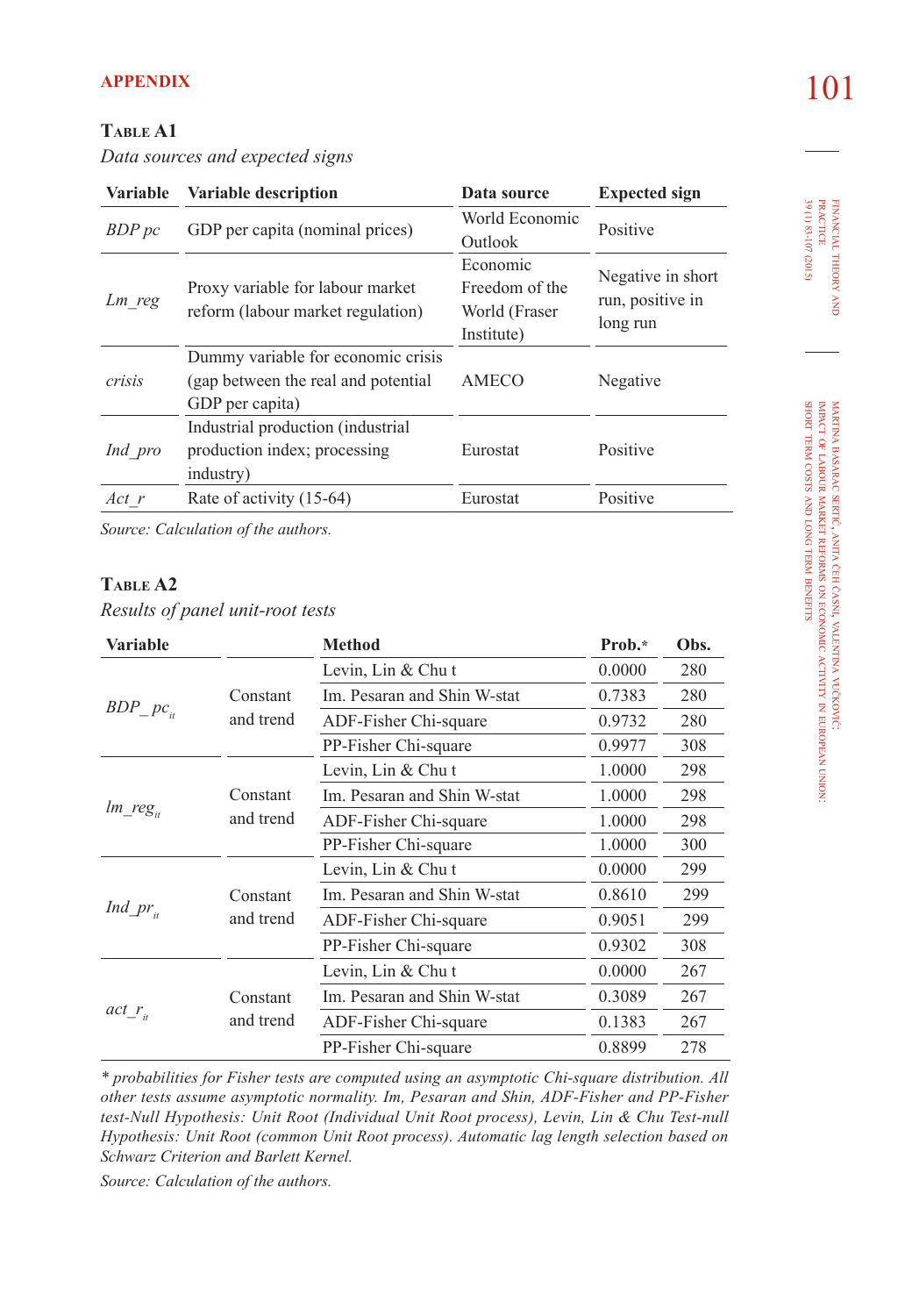# 102 **Table A3**  *Results of panel cointegration tests*

| <b>Test</b> |                     | Nul hypothesis Alternative hypothesis Test statistic |    | p-value |
|-------------|---------------------|------------------------------------------------------|----|---------|
|             | No<br>cointegration | All panels contain EC                                | Gt | 0.00    |
| Westerlund  |                     |                                                      | Ga | 0.00    |
|             |                     | At least one panel unit                              | Pt | 0.00    |
|             |                     | is cointegrated                                      | Pа | 0.00    |

*Source: Calculation of the authors.*

# **Table A4**

*PMG estimates of effects of the labour market reforms on GDP per capita for the EU-28 panel*

| Variable                   | Panel EU-28           |  |
|----------------------------|-----------------------|--|
| Long run coefficients      |                       |  |
|                            | $0.251**$             |  |
| $lm\_reg$                  | [0.017]               |  |
| crisis                     | $-0.581**$            |  |
|                            | [0.114]               |  |
|                            | 1.290**               |  |
| Ind_pro                    | [0.074]               |  |
|                            | $0.022**$             |  |
| act r                      | [0.008]               |  |
| Short run coefficients     |                       |  |
|                            | $-0.357**$            |  |
| Adjustment coefficient     | [0.054]               |  |
|                            | $-0.336$              |  |
| $\Delta Ind\_pro$          | [0.421]               |  |
|                            | $-0.0375*$            |  |
| $\Delta lm_{reg}$          | [0.021]               |  |
|                            | 0.028                 |  |
| $\Delta$ act r             | [0.091]               |  |
|                            | $-1.553**$            |  |
| constant                   | [0.247]               |  |
| Hausman specification test |                       |  |
|                            | 0.51                  |  |
| Chi square test statistics | $[0.97]$ <sup>a</sup> |  |

*a p-value is given in parenthesis and it denotes that on 0.05 significance level the null hypothesis cannot be rejected, so the parameters are homogeneous in the long run.*

*All equations include a constant term; standard errors are in brackets, p-value for Hausman specification test is in parenthesis; \*\*\*, \*\*, \* denote significance at 1, 5 and 10 percent significance level, respectively.*

*Source: Calculation of the authors.*

in european

union:

financial

theory FINANCIAL THEORY AND<br>PRACTICE<br>39 (1) 83-107 (2015) 39 (1) 83-107 (2015) practice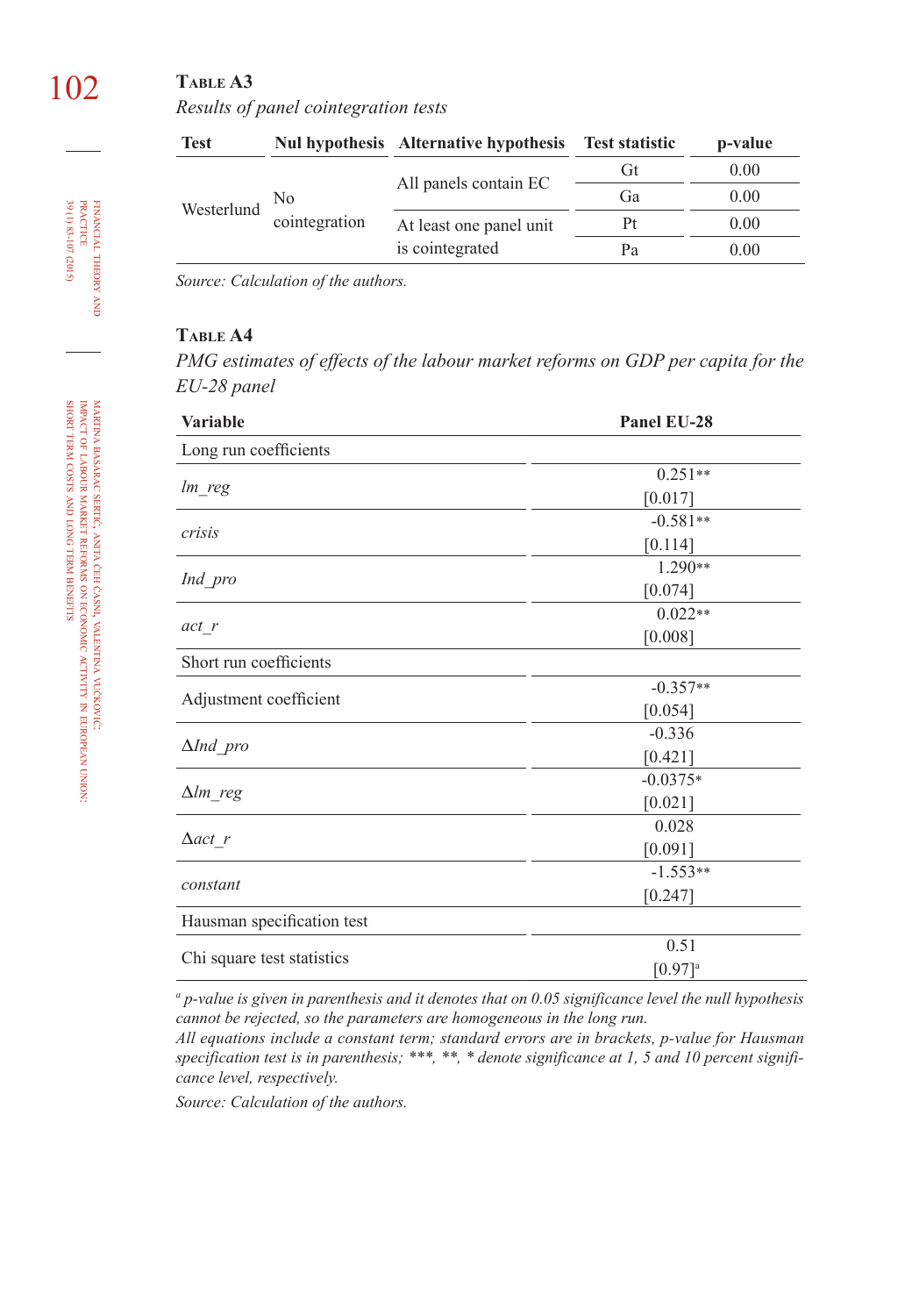103 **Table A5** *PMG estimates of effects of the labour market reforms on GDP per capita for two sub-panels: EU-15 and NMS-13* 

|                  | <b>EU-15</b>                            | <b>NMS-13</b> |  |
|------------------|-----------------------------------------|---------------|--|
| <b>Variable</b>  | PMG estimates of long run coefficients  |               |  |
|                  | $0.291***$                              | $0.074***$    |  |
| lm_reg           | [0.187]                                 | [0.019]       |  |
|                  | $-0.362***$                             | $-0.523**$    |  |
| crisis           | [0.104]                                 | [0.204]       |  |
|                  | 1.338***                                | $1.720***$    |  |
| Ind_pro          | [0.168]                                 | [0.063]       |  |
|                  | $0.032**$                               | $0.044**$     |  |
| act r            | [0.014]                                 | [0.010]       |  |
|                  | PMG estimates of short run coefficients |               |  |
| Adjustment       | $-0.295***$                             | $-0.442***$   |  |
| coefficient      | [0.046]                                 | [0.087]       |  |
|                  | 0.161                                   | $-0.939$      |  |
| $\Delta Ind$ pro | [0.154]                                 | [0.919]       |  |
|                  | $-0.071***$                             | 0.009         |  |
| $\Delta lm$ reg  | [0.019]                                 | [0.035]       |  |
|                  | 0.002                                   | 0.042         |  |
| $\Delta$ act r   | [0.021]                                 | [0.029]       |  |
|                  | $-1.639***$                             | $-2.945***$   |  |
| constant         | [0.273]                                 | [0.596]       |  |
|                  | <b>Hausman specification test</b>       |               |  |
|                  | 0.27                                    | 0.28          |  |
| value            | $[0.99]$ <sup>a</sup>                   | $[0.99]^{b}$  |  |
|                  |                                         |               |  |

*a p-value is given in parenthesis and it denotes that on 0.05 significance level the null hypothesis cannot be rejected, so the parameters are homogeneous in the long run, so the model is specified correctly.*

*b p-value is given in parenthesis and it denotes that on 0.05 significance level the null hypothesis cannot be rejected, so the parameters are homogeneous in the long run.*

*All equations include a constant term; standard errors are in brackets, p-value for Hausman specification test is in parenthesis; \*\*\*, \*\*, \* denote significance at 1, 5 and 10 percent significance level, respectively.*

*Source: Calculation of the authors.*

financial

39 (1) 83-107 (2015)

theory FINANCIAL THEORY AND PRACTICE 39 (1) 83-107 (2015) practice

martina

impact of labour

short term costs and long term benefits

basarac

sertić, anita

market

reforms ş economic

čeh

časni, valentina

vučković:

activity

european

union: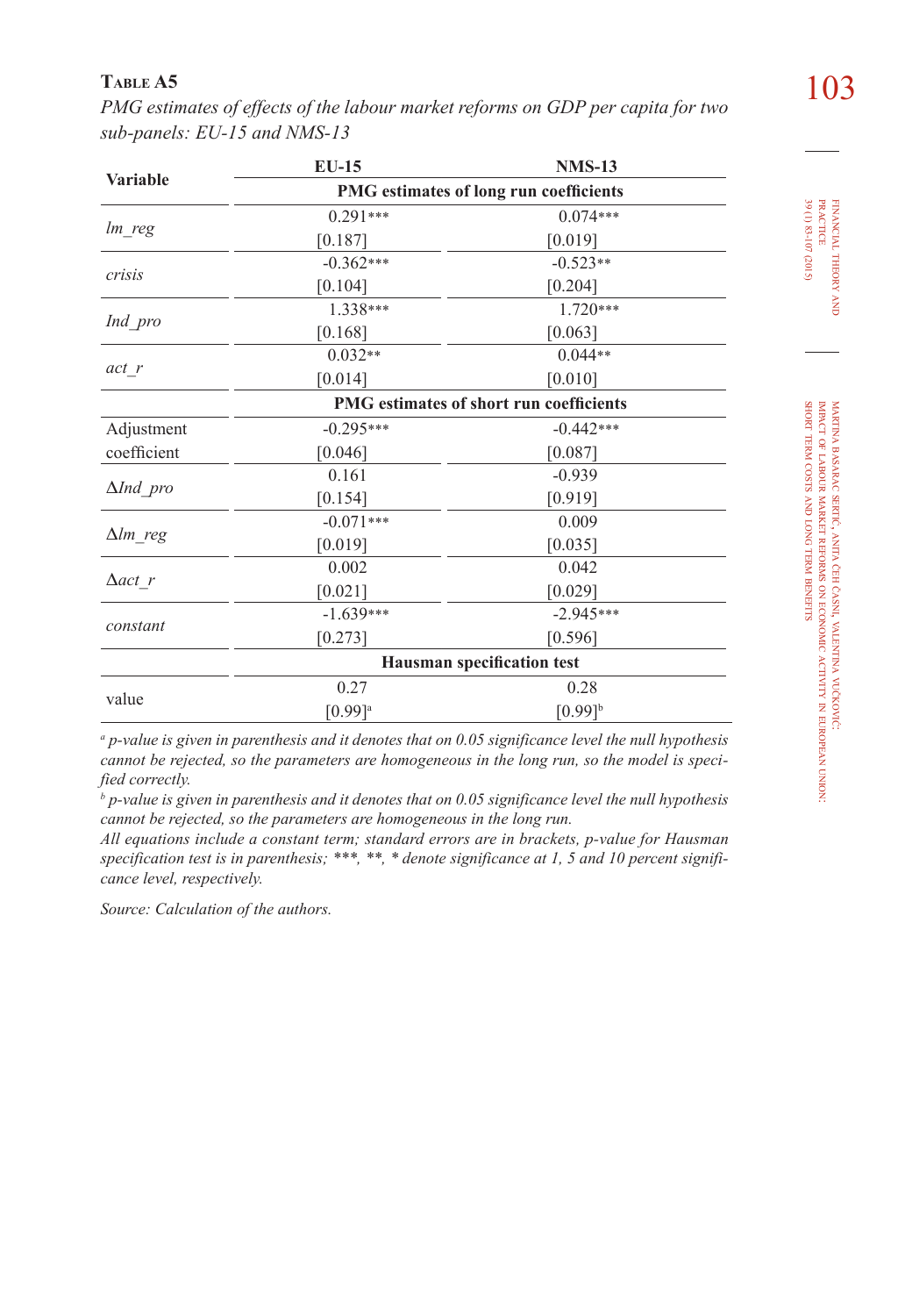# 104 **Table A6**

*Robustness check of the baseline model – DFE estimator*

|                               | $EU-28$     | $EU-15$     | <b>NMS-13</b> |
|-------------------------------|-------------|-------------|---------------|
|                               | $-0.522***$ | $-0.256***$ | $-0.724***$   |
| Adjustment coefficient        | [0.050]     | [0.040]     | [0.086]       |
| Long run coefficients         |             |             |               |
|                               | $0.178***$  | $0.209***$  | $0.145***$    |
| lm reg                        | [0.036]     | [0.036]     | [0.053]       |
|                               | $-0.0354$   | $-0.389***$ | 0.065         |
| crisis                        | [0.102]     | [0.114]     | [0.156]       |
|                               | $1.321***$  | 0.400       | $1.721***$    |
| Ind pro                       | [0.197]     | [0.270]     | [0.247]       |
|                               | $0.039**$   | $0.059***$  | 0.007         |
| act r                         | [0.018]     | [0.019]     | [0.024]       |
| Short run coefficients        |             |             |               |
|                               | $-0.174$    | $0.198*$    | $-0.608*$     |
| $\Delta Ind$ pro              | [0.179]     | [0.104]     | [0.331]       |
|                               | $-0.061$    | $-0.041***$ | $-0.047$      |
| $\Delta lm$ reg               | [0.025]     | [0.014]     | [0.046]       |
|                               | 0.011       | 0.009       | 0.021         |
| $\Delta$ act r                | [0.017]     | [0.010]     | [0.029]       |
| constant                      | $-2.822$    | $-0.691$    | $-3.469**$    |
|                               | [0.788]     | [0.431]     | [1.634]       |
| Number of observations        | 299         | 163         | 136           |
| Number of cross-section units | 28          | 15          | 13            |

*Source: Calculation of the authors.*

financial theory FINANCIAL THEORY AND<br>PRACTICE<br>39 (1) 83-107 (2015) 39 (1) 83-107 (2015) practice

martina basarac sertić, anita čeh časni, valentina vučković: impact of labour market reforms ş economic activity in european union: short term costs and long term **BENEFITS**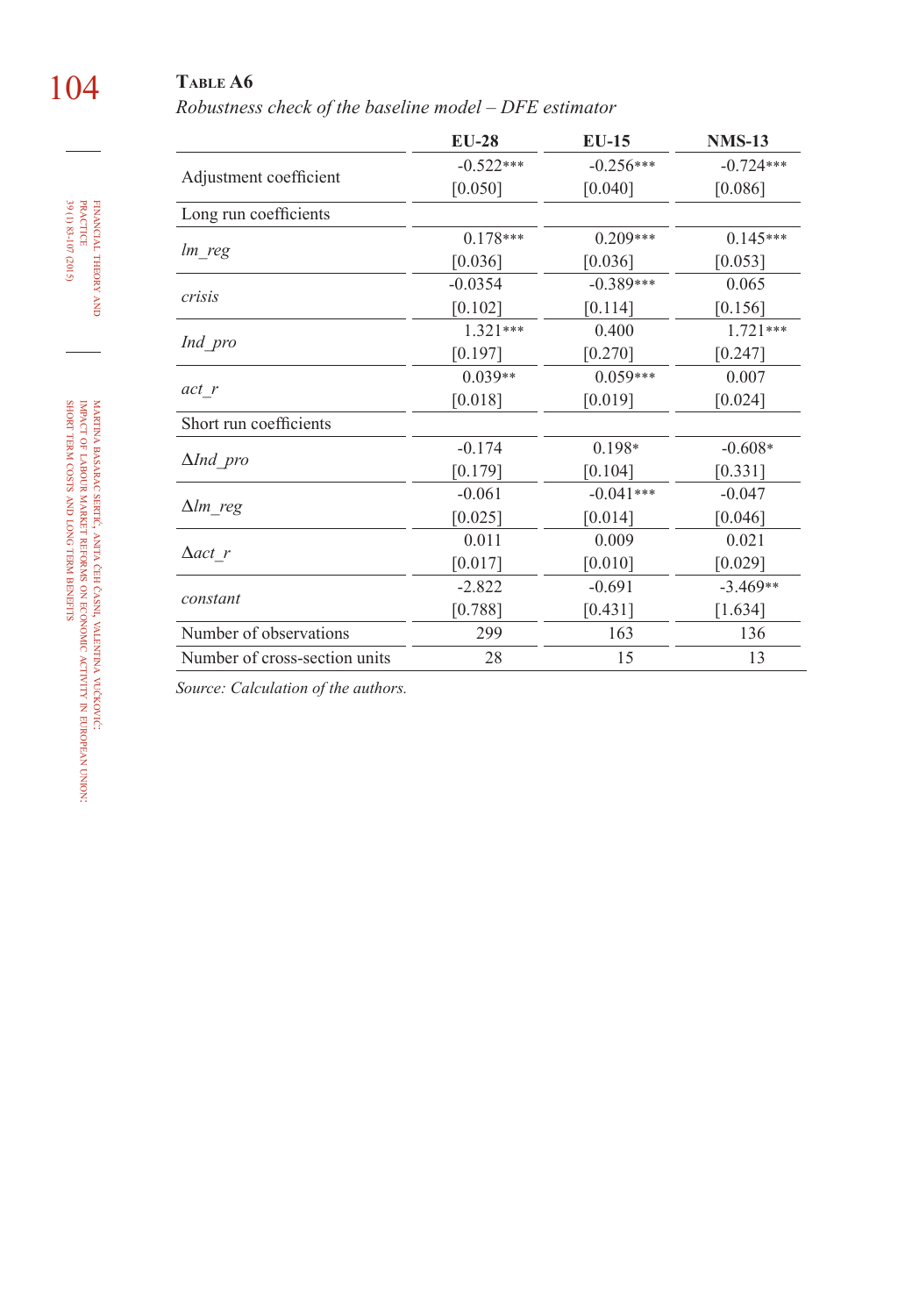- **REFERENCES** 1. Aleksynska, M., 2014. Deregulating labour markets: How robust is the analy-  $105$ sis of recent IMF working papers? *Conditions of Work and Employment Series*, No. 47. Geneva: International Labour Office.
- 2. Alesina, A., Ardagna, S. and Trebbi, F., 2006. Who adjusts and when? On the political economy of reforms. *IMF Staff Papers*, 53(Special Issue).
- 3. AMECO. Available at: <http://ec.europa.eu/economy\_finance/db\_indicators/ ameco/index\_en.htm>.
- 4. Arpaia A. [et al.], 2007. Quantitative assessment of structural reforms: Modelling the Lisbon strategy. *Industrial Policy and Economic Reforms Papers*, No. 5.
- 5. Babetskii, I. and Campos, N. F., 2007. Does Reform Work? An Econometric Examination of the Reform-Growth Puzzle. *IZA Discussion Paper*, No. 2638.
- 6. Bahovec, V. and Erjavec, N., 2009. *Uvod u ekonometrijsku analizu*. Zagreb: Element.
- 7. Barnes, S. [et al.], 2013. The GDP Impact of Reform: A Simple Simulation Framework. *OECD Economics Department Working Papers*, No. 834. Paris: OECD Publishing.
- 8. Bergsten, C. F. and Williamson, J., 1994. "Introduction" in J. Williamson, ed. *Political Economy of Policy Reform*, pp. 1-8. Washington, DC: Institute for International Economics.
- 9. Blackburne, E. F. and Frank, M. W., 2007. Estimation of nonstationary heterogeneous panels. *The Stata Journal*, 7(2), pp. 197-208.
- 10. Bouis, R. [et al.], 2012. The Short-Term Effects of Structural Reforms: An Empirical Analysis. *OECD Economics Department Working Papers*, No. 949. Paris: OECD.
- 11. Bouis, R. and Duval, R., 2011. Raining Potential Growth After the Crisis: A Quantitative Assessment of the Potential Gains from Various Structural Reforms in the OECD Area and Beyond. *OECD Economics Department Working Papers*, No. 835. Paris: OECD.
- 12. Buti, M. [et al.], 2010. Reforms and Re-Elections in OECD Countries. *Economic Policy*, 25(61), pp. 61-116. doi: [10.1111/j.1468-0327.2009.00237.x](http://dx.doi.org/10.1111/j.1468-0327.2009.00237.x)
- 13. Cacciatore, M., Duval, R. and Fiori, G., 2012. Short-Term Gain or Pain? A DSGE Model-Based Analysis of the Short-Term Effects of Structural Reforms in Labour and Product Markets. *OECD Economics Department Working Papers*, No. 948. Paris: OECD.
- 14. Chang, H., 2011. Institutions and economic development: theory, policy and history. *Journal of Institutional Economics*, 7(4), pp. 473-498. doi: [10.1017/](http://dx.doi.org/10.1017/S1744137410000378) [S174413741000037](http://dx.doi.org/10.1017/S1744137410000378)8
- 15. Drazen, A. and Easterly, W., 2001. Do Crises Induce Reform? Simple Empirical Tests of Conventional Wisdom. *Economics and Politics*, 13(2), pp. 129- 157. doi: [10.1111/1468-0343.0008](http://dx.doi.org/10.1111/1468-0343.00087)7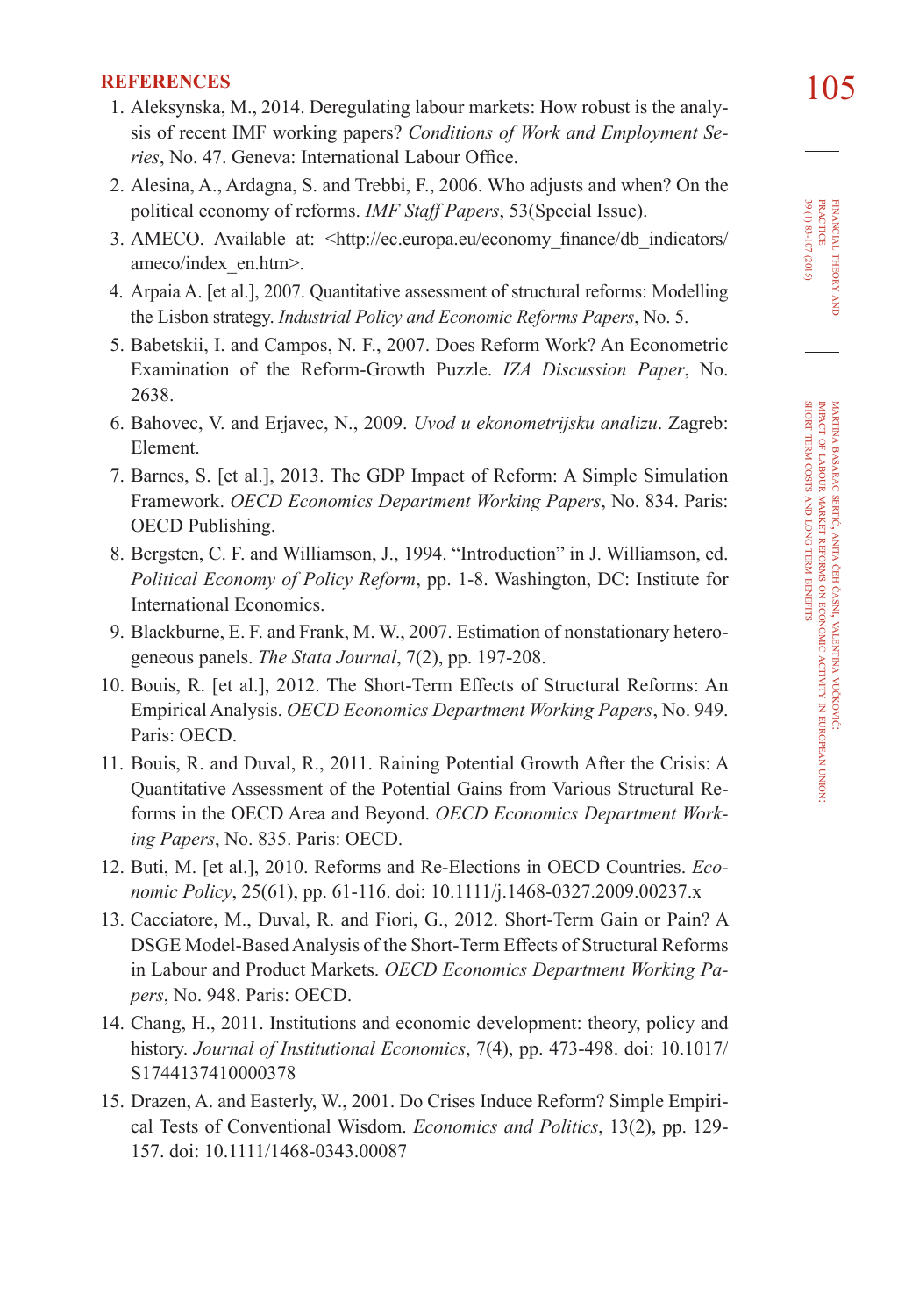- 106 16. Duval, R. and Elmeskov, J., 2006. The Effects of EMU on Structural Reforms in Labor and Product Markets. *ECB Working Paper*, No. 596.
	- 17. ECB, 2012. *Euro Area Labour Markets and the Crisis*. *Structural Issues Report*. Bruxelles: ECB.
	- 18. Economic freedom of the world. Available at: <http://www.freetheworld. com/>.
	- 19. Engle, R. F. and Granger, C. W. J., 1987. Co-integration and error correction: representation, estimation and testing. *Econometrica*, 55(2), pp. 251-76. doi: [10.2307/1913236](http://dx.doi.org/10.2307/1913236)
	- 20. European Commission, 2013. *European Competitiveness Report: Towards Knowledge-Driven Reindustrialisation*. Commission Staff Working Document SWD(2013)347 final, European Union.
	- 21. European Commission, 2014. *Reindustrialising Europe Member States' Competitiveness Report 2014*. Commission staff working document, SWD(2014) 278, A Europe 2020 Initiative, European Union.
	- 22. Eurostat. Available at: <[http://http://epp.eurostat.ec.europa.e](http://http://epp.eurostat.ec.europa.eu)u>.
	- 23. Everaert, E. and Schule, W., 2008. Why It Pays to Synchronize Structural Reforms in the Euro Area Across Markets and Countries. *IMF Staff Papers*, 55(2). doi: [10.1057/imfsp.2008.6](http://dx.doi.org/10.1057/imfsp.2008.6)
	- 24. Gomes, S. [et al.], 2011. Structural Reforms and Macroeconomic Performance in the Euro Area Countries: A Model-based Assessment. European Central Bank. *Working Paper*, No. 1323.
	- 25. Gwartney, J., Lawson, R. and Block, W., 1996. *Economic freedom of the world 1975-1995.* Vancouver, BC: Fraser Institute.
	- 26. Hobza, A. and Mourre, G., 2010. Quantifying the potential macroeconomic effects of the Europe 2020 strategy: stylized scenarios. *ECFIN Economic Papers*, 424.
	- 27. Høj, J. [et al.], 2006. An Empirical Investigation of Political Economy Factors Behind Structural Reforms in OECD Countries. *OECD Economic Studies*, No. 42.
	- 28. IMF, 2004. *Fostering structural reforms in industrial countries*. World Economic Outlook. Advancing Structural Reforms.
	- 29. LABREF, European Commission, Directorate General for Economic and Financial Affairs and Economic Policy Committee. Available at: <http://ec.europa.eu/economy\_finance/db\_indicators/labref/index\_en.htm>.
	- 30. OECD, 2008. Handbook on Constructing Composite Indicators: Methodology and User Guide. *OECD Statistics Working Paper*, STD/DOC (2005)3.
	- 31. OECD, 2012. *OECD Economic Surveys Euro Area*. Paris: OECD.
	- 32. Persyn, D. and Westerlund, J., 2008. Error Correction Based Cointegration Tests for Panel Data. *Stata Journal*, pp. 8-2.
	- 33. Pesaran, H., Shin, Y. and Smith, R. P., 1999. Pooled Mean Group Estimation of Dynamic Heterogeneous Panels. *Journal of the American Statistical Association*, 94, pp. 621-634. doi: [10.1080/01621459.1999.10474156](http://dx.doi.org/10.1080/01621459.1999.10474156)

financial

39 (1) 83-107 (2015) practice

FINANCIAL THEORY<br>PRACTICE<br>BOLI 83-107 (2015)

theory and